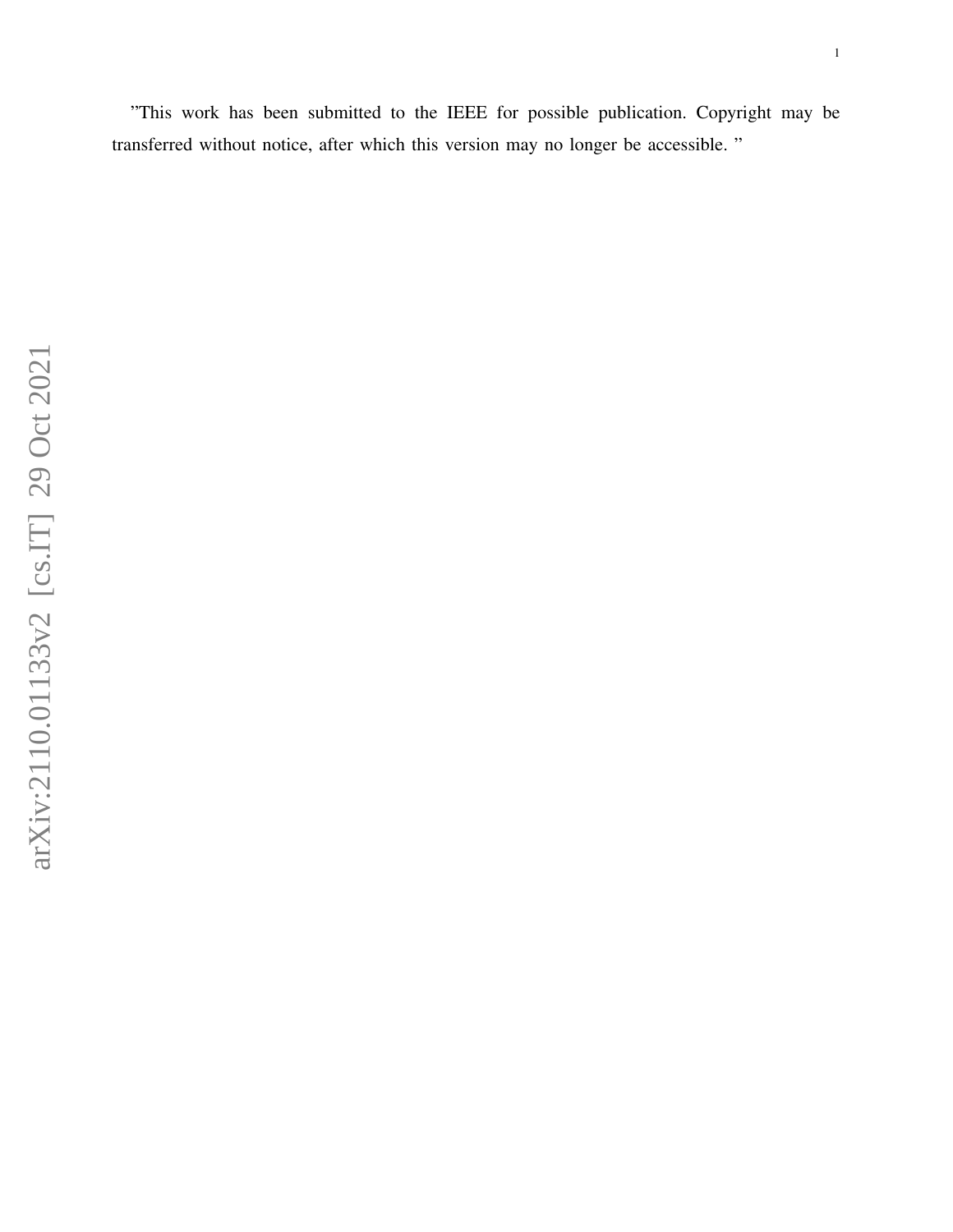# Lifetime Maximization for UAV-Enabled Cognitive-NOMA IoT Networks: Joint Location, Power, and Decoding Order Optimization

Na Tang, Hongying Tang, Tho Le-Ngoc (Life Fellow, IEEE), Baoqing Li, Xiaobing Yuan

#### Abstract

This paper investigates a cognitive unmanned aerial vehicle (UAV) enabled Internet of Things (IoT) network, where secondary/cognitive IoT devices upload their data to the UAV hub following a non-orthogonal multiple access (NOMA) protocol in the spectrum of the primary network. We aim to maximize the minimum lifetime of IoT devices by jointly optimizing the UAV location, transmit power, and decoding order subject to interference-power constraints in presence of the imperfect channel state information (CSI). To solve the formulated non-convex mixed-integer programming problem, we first jointly optimize the UAV location and transmit power for a given decoding order and obtain the globally optimal solution with the assistance of Lagrange duality and then obtain the best decoding order by exhaustive search, which is applicable to relatively small-scale scenarios. For large-scale scenarios, we propose a low-complexity sub-optimal algorithm by transforming the original problem into a more tractable equivalent form and applying the successive convex approximation (SCA) technique and penalty function method. Numerical results demonstrate that the proposed design significantly outperforms the benchmark schemes.

N. Tang is with the Science and Technology on Microsystem Laboratory, Shanghai Institute of Microsystem and Information Technology, Chinese Academy of Sciences, Shanghai 200050, China, and also with the University of Chinese Academy of Sciences, Beijing 100049, China (e-mail: tangna@mail.sim.ac.cn).

Hongying Tang, Baoqing Li, and Xiaobing Yuan are with the Science and Technology on Microsystem Laboratory, Shanghai Institute of Microsystem and Information Technology, Chinese Academy of Sciences, Shanghai 200050, China (e-mail: tanghy@mail.sim.ac.cn; sinoiot@mail.sim.ac.cn; sinowsn@mail.sim.ac.cn).

Tho Le-Ngoc is with the Department of Electrical and Computer Engineering, McGill University, Montreal, QC H3A 0G4, Canada (email: tho.le-ngoc@mcgill.ca).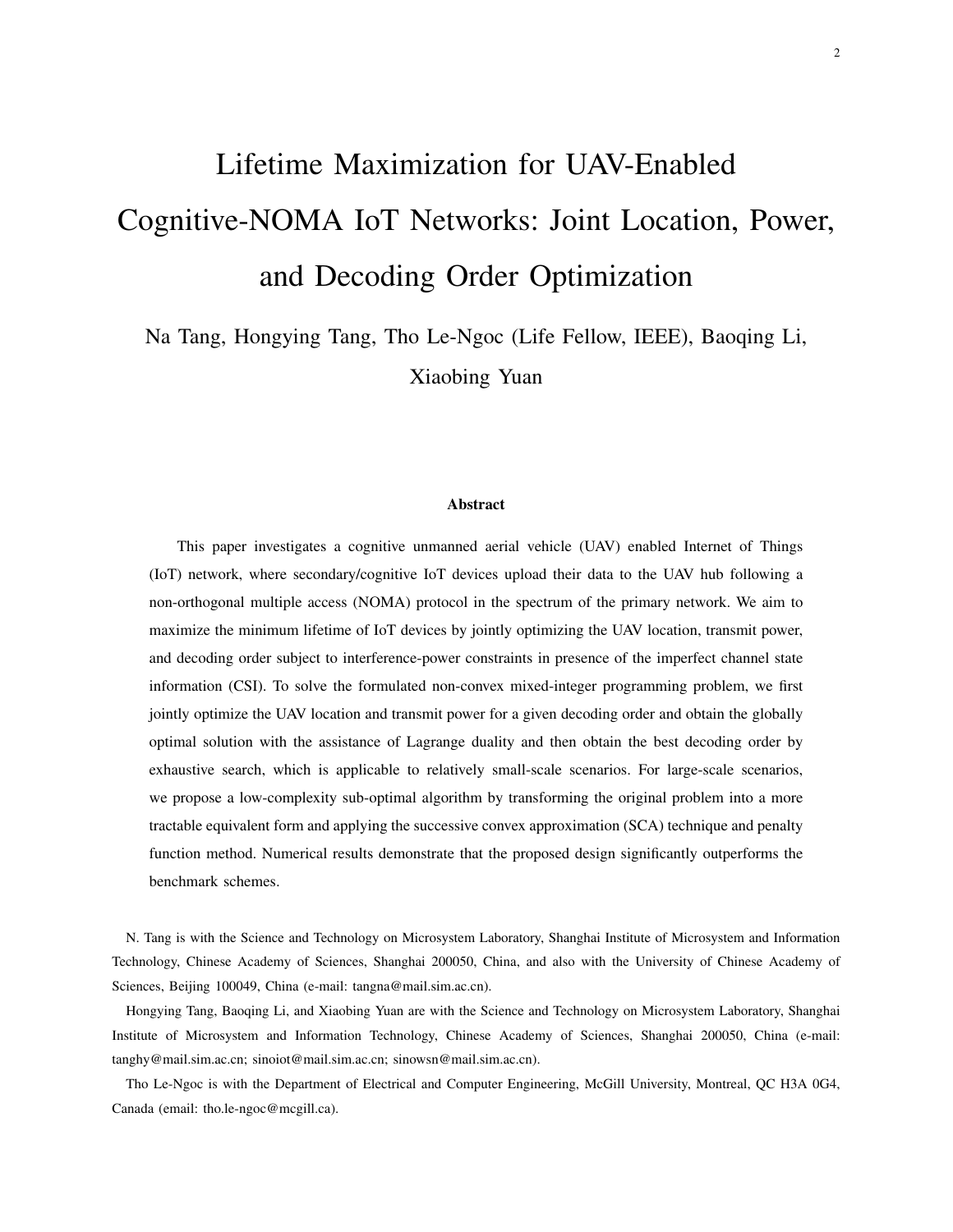#### Index Terms

UAV communications, IoT, NOMA, cognitive radio, location optimization, power control.

# I. INTRODUCTION

Internet of Things (IoT) has been widely used in various applications, including smart home, health-care, manufacturing, soil monitoring, and fish farming [\[1\]](#page-30-0), [\[2\]](#page-30-1). A large number of intelligent devices capable of processing and sensing are anticipated to connect to the data center, which imposes critical challenges to spectrum resources. Due to size and cost constraints, many IoT devices carry drastically limited battery capacity and their lifetime becomes a bottleneck to ensure long-term performance in scenarios where replacing the device or battery is difficult and cost-prohibitive. For example, in precision aquaculture systems, IoT devices are used to gather environmental data (such as oxygen and temperature) to help reduce disease-related fish mortality. In this case, the available device energy is limited by its battery. Once the battery runs out, it is unable to support stable and reliable communications to transmit the collected data and even renders the system useless. Therefore, it is of utmost importance to efficiently utilize spectrum and battery resources to prolong the lifetime of IoT networks.

Cognitive radio (CR) technology has emerged as a prominent solution to spectrum scarcity issues. The basic idea of the underlay CR paradigm is to allow secondary users to concurrently access the licensed band of primary networks under interference constraints at primary users, thereby enhancing the spectrum utilization [\[3\]](#page-30-2), [\[4\]](#page-30-3). However, CR cannot satisfy the demands of simultaneous transmission among massive devices, which arises as one of the biggest hurdles for IoT networks.

Non-orthogonal multiple access (NOMA) is proposed as an effective method to improve network access capabilities. The main principle of power domain NOMA is to achieve time/frequency spectrum sharing and power domain multiplexing among multiple devices with the aid of superposition coding (SC) at the transmitter and successive interference cancellation (SIC) at the receiver. In this way, NOMA provides several advantages over orthogonal multiple access (OMA), such as high spectral efficiency, massive connectivity support, and low transmission latency [\[5\]](#page-30-4), [\[6\]](#page-30-5).

Unmanned aerial vehicles (UAVs) have been proposed as powerful aerial base stations (BSs) to serve ground users from the sky. With fully controllable mobility, employing UAVs to collect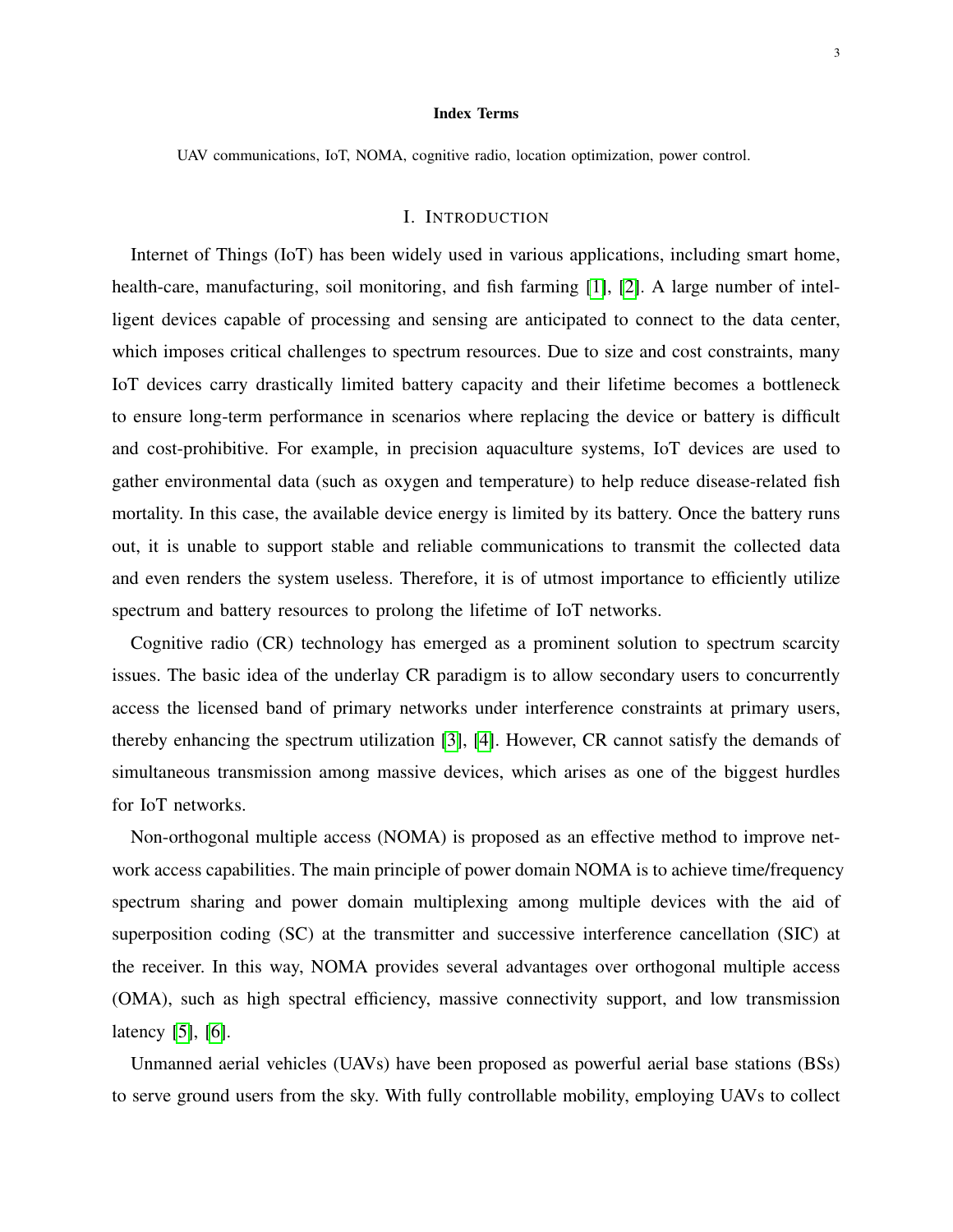data from IoT devices can significantly shorten the communication distance and provide better channel quality. Compared with the terrestrial BS, UAVs have a much higher probability to connect IoT devices through line-of-sight (LoS) links, thus providing more reliable and energyefficient wireless transmission. Thanks to these advantages, UAVs are perfectly matched with IoT networks, especially for devices with limited energy or installed in inaccessible areas. Therefore, the integration of CR, NOMA, and UAV can potentially enhance the efficiency of the spectrum and battery resources in IoT networks. This motivates us to investigate the cognitive NOMA transmission in UAV-enabled IoT networks.

#### *A. Related Work*

UAV-assisted communications have been widely investigated in the literature, in which UAVs are mainly employed as BSs [\[7\]](#page-30-6)–[\[9\]](#page-30-7) or relays [\[10\]](#page-30-8), [\[11\]](#page-30-9). For instance, a UAV-enabled orthogonal frequency division multiple access (OFDMA) network is investigated in [\[7\]](#page-30-6) to maximize the throughput by optimizing the UAV trajectory and resource allocation. A time-division multiple access (TDMA) like wake-up scheduling scheme is proposed in [\[8\]](#page-30-10) with the goal of minimizing the maximum energy consumption of sensors. For a UAV-enabled full-duplex relaying system, the work in [\[10\]](#page-30-8) studies the joint design of bandwidth, power allocation, and the UAV trajectory to maximize the number of served IoT devices.

Extensive efforts have been devoted to studying the application of CR in UAV communications. There has been a proliferation of researches on employing the UAV to assist CR networks [\[12\]](#page-30-11)– [\[14\]](#page-30-12). Specifically, the work in [\[12\]](#page-30-11) uses the UAV as a relay to cooperate the communication of secondary users in energy-harvesting-based cognitive networks, while the work in [\[14\]](#page-30-12) deploys the UAV as a friendly jammer to interfere with eavesdroppers. Moreover, there has been an increasing interest in cognitive UAV-enabled communications [\[15\]](#page-30-13)–[\[17\]](#page-30-14). In [\[15\]](#page-30-13), the UAV location/trajectory and transmit power are jointly optimized to maximize the secondary users' rates for quasi-stationary and mobile UAV scenarios, respectively. Ultra-reliable and low-latency communications are investigated in [\[17\]](#page-30-14) to maximize the minimum finite block-length rate by optimizing the UAV altitude and power allocation.

Exploiting the attractive features of NOMA to further unlock the full potential of UAV communications has attracted great attention. Recent studies have investigated various objectives that include rate [\[18\]](#page-31-0)–[\[22\]](#page-31-1), UAV transmit power [\[22\]](#page-31-1), [\[23\]](#page-31-2), energy efficiency [\[24\]](#page-31-3), number of served users [\[25\]](#page-31-4), as well as secure transmission [\[26\]](#page-31-5)–[\[28\]](#page-31-6). Among them, a data collection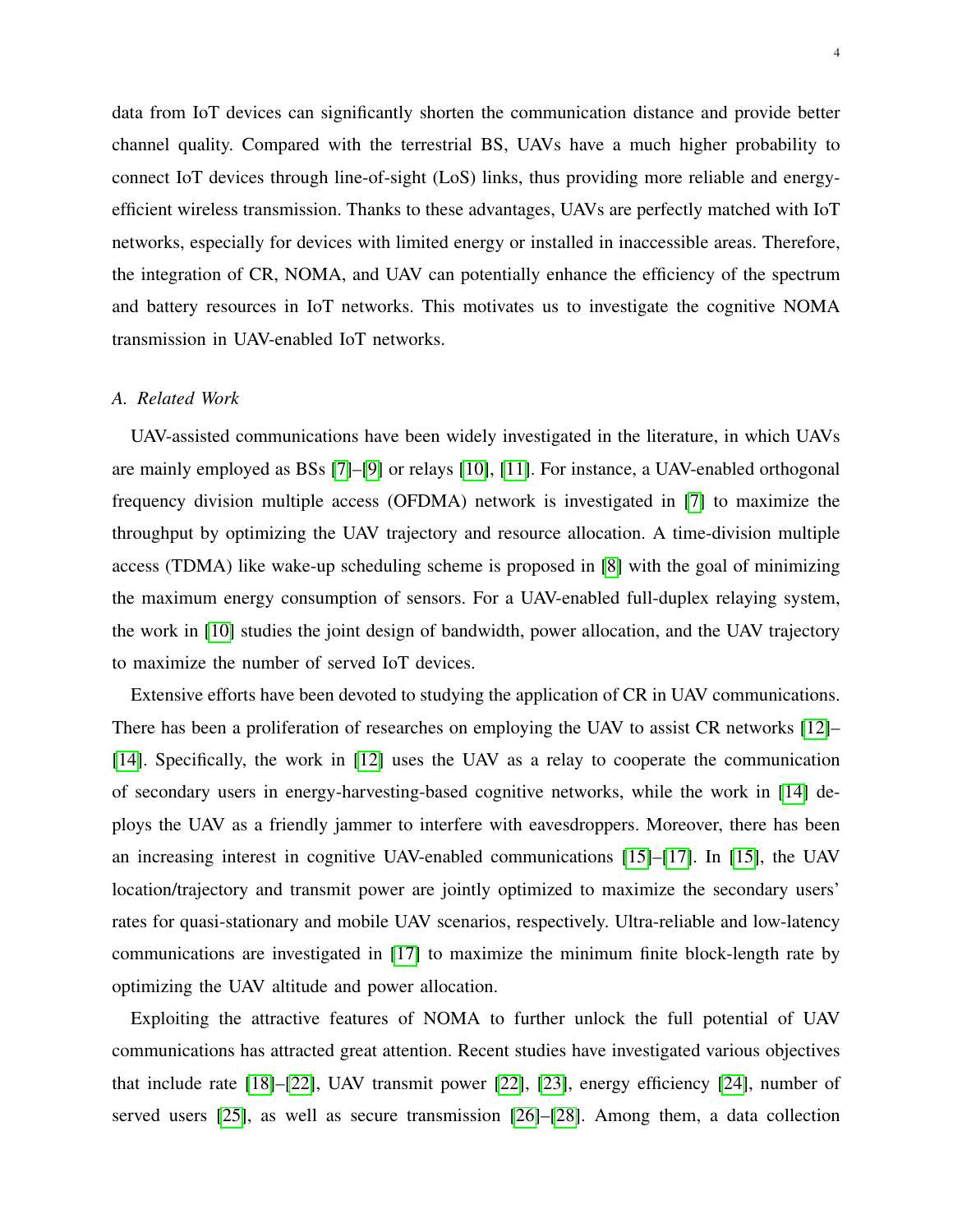protocol is proposed in [\[18\]](#page-31-0) to maximize the sum rate of a wireless sensor network by jointly optimizing the UAV placement, sensor grouping, and power control. The backhaul connectivity of the UAV-BS is considered in [\[23\]](#page-31-2), where location and resource allocation are jointly optimized to minimize the UAV transmit power. [\[22\]](#page-31-1) studies the joint optimization problem of location, decoding order, and power allocation with two goals of minimizing the UAV transmit power and maximizing the achievable rate of a user. Reference [\[24\]](#page-31-3) investigates the joint resource allocation and UAV trajectory optimization for maximizing the total energy efficiency with the quality of service (QoS) requirement. To maximize the number of users with satisfied QoS, the work in [\[25\]](#page-31-4) studies the UAV location design, admission control, and power allocation for NOMA transmission. In [\[27\]](#page-31-7), two schemes are proposed to improve the security of NOMA-UAV networks via power allocation and beamforming optimization, respectively. In [\[26\]](#page-31-5), the secrecy sum-rate maximization problem is studied for downlink transmission in a UAV-enabled cognitive NOMA network. However, these works largely ignore the lifetime performance in NOMA-based UAV communications.

There exist quite a few works focusing on lifetime maximization in UAV-enabled communication systems. For disaster situations, the placement problem of UAVs is studied in [\[29\]](#page-31-8) to maximize the minimum device lifetime, where the lifetime is defined as the uplink transmission time until the first wireless device runs out of energy. The work in [\[30\]](#page-31-9) further optimizes device association, power, bandwidth allocation, and UAV deployment for maximizing the minimum lifetime in a multi-UAV-enabled communication system. However, [\[29\]](#page-31-8) and [\[30\]](#page-31-9) adopt the frequency division multiplexing access (FDMA) technique for uplink transmission and their results cannot be directly applied to NOMA systems, due to different resource allocation mechanisms. For an ocean monitoring network with NOMA based device-to-UAV transmission, the authors in [\[31\]](#page-31-10) study the multiple access, resource allocation, and UAV deployment issues to maximize the number of data collection cycles supported by the residual energies of underwater sensors, which is related to the above-defined the lifetime. However, in their model, the UAV location is first determined by sensors' positions and thus the decoding order is fixed based on channel gains of devices, which is strictly sub-optimal. Up to now, the joint optimization of UAV location, transmit power, and decoding order for improving the lifetime performance of NOMA networks has not been fully studied.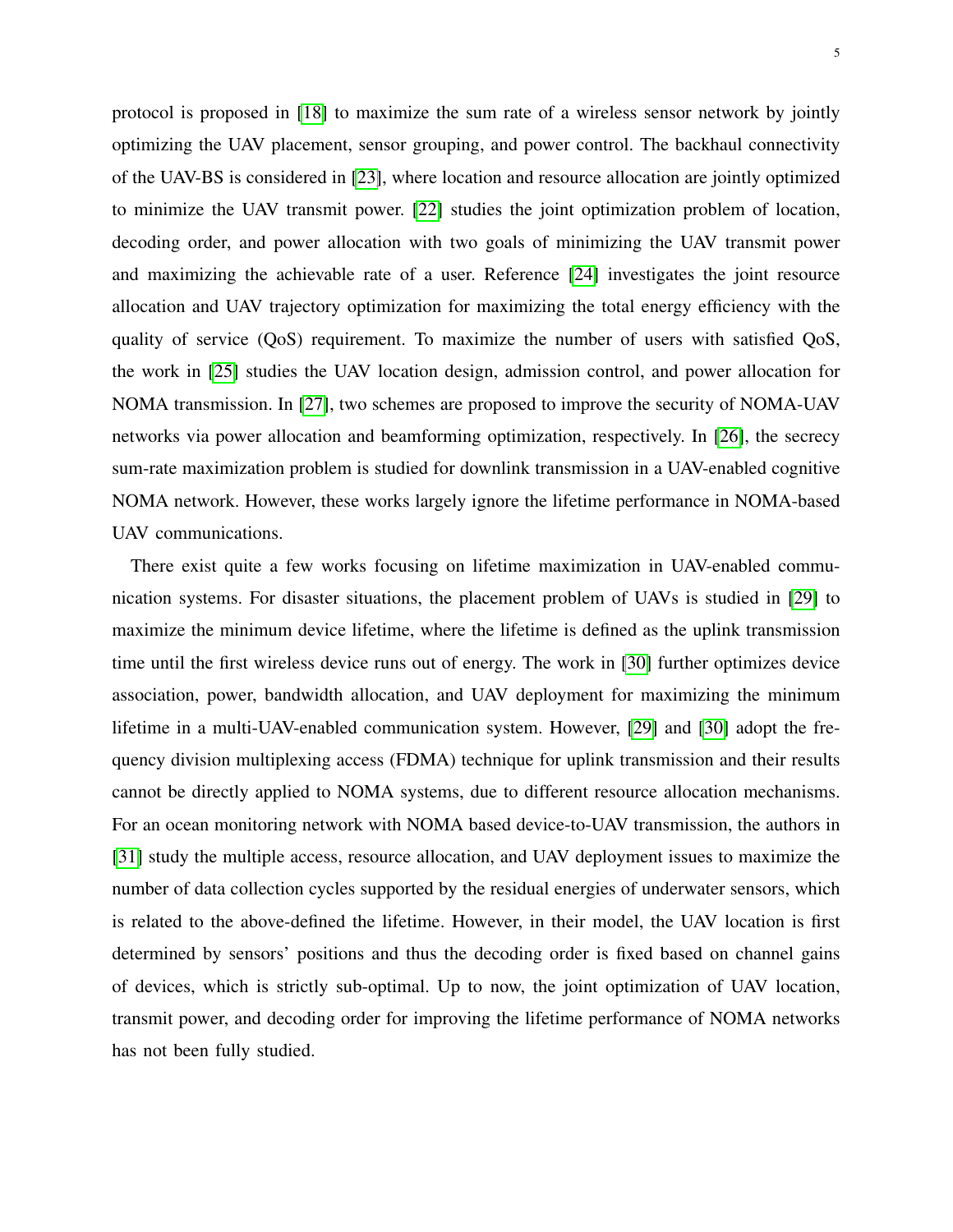# *B. Contributions and Organization*

In this paper, we investigate the cognitive NOMA transmission in UAV-enabled IoT networks, where cognitive IoT devices transmit data to the secondary UAV with NOMA by accessing the spectrum allocated to the primary users. Our goal is to maximize the minimum lifetime of secondary IoT devices by jointly optimizing the UAV location, transmit power, and decoding order subject to the QoS and interference constraints in the presence of the imperfect channel state information (CSI) between secondary IoT devices and primary users. The main contributions of this paper can be summarized as follows.

- Although the formulated problem is non-convex mixed-integer and challenging to tackle, we solve it optimally by developing the Lagrange-duality-based algorithm. Specifically, for any given decoding permutation order, the optimal power and location are obtained in semiclosed forms. Then the problem resorts to enumerating all the possible decoding orders and determining the best performer that yields the highest lifetime. Note that the Lagrangeduality-based algorithm is applicable for small-scale scenarios in practice and can also serve as a benchmark for evaluating other algorithms.
- Furthermore, we also propose a low-complexity iterative algorithm, which can obtain a suboptimal solution for large-scale scenarios. Specifically, by introducing binary variables to replace the complicated permutation variables, we construct an equivalent but more tractable problem. Then we derive a closed-form solution of the optimal power, by decoupling the mutual relationship between each user in the non-convex QoS constraints. Finally, the SCA technique and penalty function method are applied to approximate the location and decoding order problem into a series of convex problems.
- Numerical results demonstrate that the proposed joint optimization of UAV location, transmit power, and decoding order significantly outperforms the benchmark schemes. Besides, compared with the Lagrange-duality-based algorithm that achieves the optimal lifetime, the SCA-based iterative algorithm shows a slight performance degradation, which demonstrates that the SCA-based iterative algorithm is sub-optimal.

It is worth mentioning that different from previous works that only adopt binary variables [\[26\]](#page-31-5), [\[32\]](#page-31-11), [\[33\]](#page-31-12) or permutation variables [\[22\]](#page-31-1), [\[25\]](#page-31-4), [\[34\]](#page-31-13)–[\[36\]](#page-31-14) to formulate the decoding order in NOMA transmission, our work unifies these two common decoding order formulations for the first time by proving the equivalence between the original problem and the newly constructed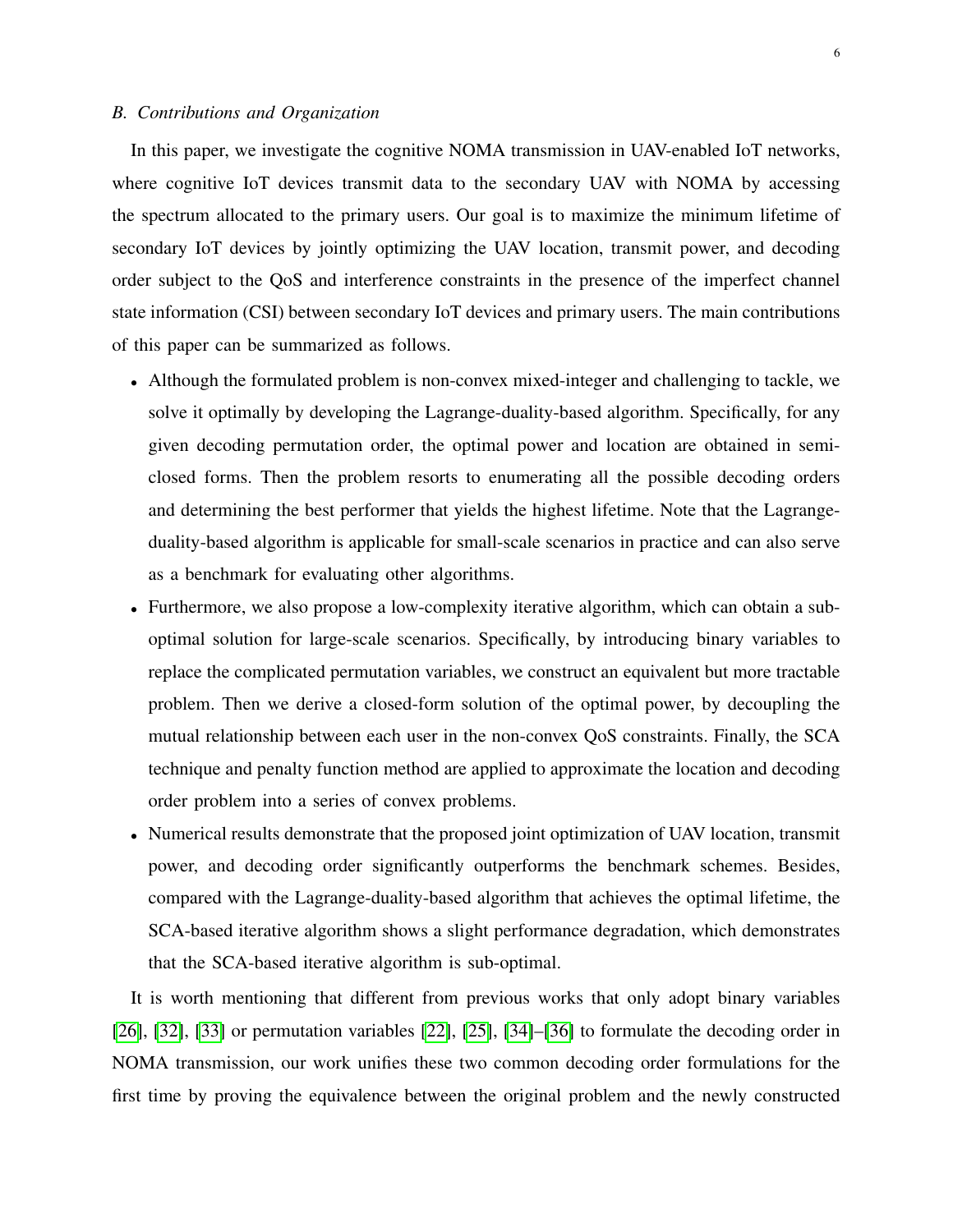

<span id="page-6-1"></span>Fig. 1. A UAV-enabled secondary IoT network.

# problem.

The rest of this paper is organized as follows. Section [II](#page-6-0) introduces the system model and problem formulation for the cognitive NOMA transmission in UAV-enabled IoT networks. Section [IV](#page-13-0) and Section [III](#page-9-0) propose optimal and sub-optimal solutions to the formulated problem, respectively. In Section [V,](#page-19-0) numerical results are presented to validate the effectiveness of the proposed joint design. Finally, we conclude the paper in Section [VI.](#page-23-0)

*Notations*: In this paper, we use italic letters to denote scalars and bold lowercase letters to denote vectors.  $\mathbb{R}^{M\times 1}$  is the space of M-dimensional real-valued vectors. For a scalar x, |x| is the absolute value. For a vector y,  $||y||$  is the Euclidean norm, and  $y<sup>T</sup>$  denotes the transpose.

# II. SYSTEM MODEL AND PROBLEM FORMULATION

## <span id="page-6-0"></span>*A. System Model*

As shown in Fig. [1,](#page-6-1) we consider a spectrum sharing scenario for a UAV-enabled IoT network, where K secondary IoT devices upload data to the secondary UAV with NOMA over the licensed spectrum resource of the primary users. Let  $\mathcal{K} = \{1, 2, \cdots, K\}$  denote the set of ground IoT devices. Without loss of generality, we adopt a three-dimensional (3D) Cartesian coordinate system such that the horizontal coordinate of ground IoT device k is denoted as  $w_k \in \mathbb{R}^{2 \times 1}$ ,  $k \in \mathcal{K}$ . Furthermore, we assume that the UAV is deployed at a constant altitude H with horizontal coordinate  $q \in \mathbb{R}^{2\times 1}$ . In this paper, we consider offline optimization by assuming that the UAV can get the specific location information of IoT devices in advance.

We assume that IoT devices are located outdoors in open areas (e.g., river or farm) with limited blockage or scattering and the UAV-to-device communication channels are mainly dominated by the LoS link [\[7\]](#page-30-6), [\[37\]](#page-31-15). Therefore, the UAV can easily obtain CSI of devices based on location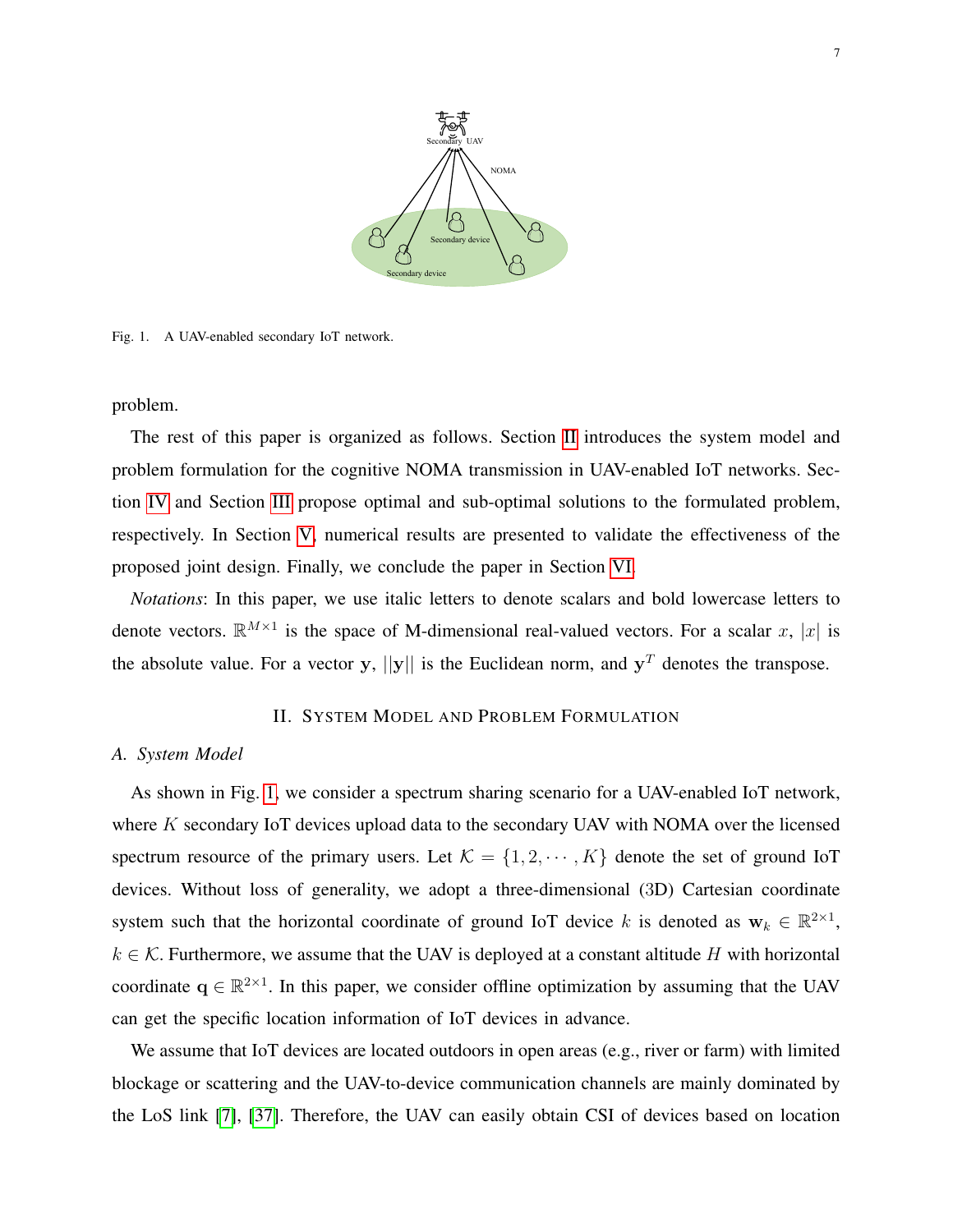information [\[9\]](#page-30-7). In addition, we assume that the Doppler effect due to UAV mobility can be fully compensated. Following the free-space path loss model, the channel power gain from device  $k$ to the UAV can be expressed as

<span id="page-7-2"></span>
$$
h_k = \rho_0 d_k^{-2} = \frac{\rho_0}{||\mathbf{q} - \mathbf{w}_k||^2 + H^2},\tag{1}
$$

where  $\rho_0$  denotes the channel power gain at the reference distance  $d_0 = 1$  m.

In uplink NOMA transmission, the UAV receives a superimposed signal of all devices and performs SIC to decode each signal. The device's signal with the highest channel gain (referred to as the strongest signal) is first decoded and then is subtracted from the aggregate signal. The same procedure is followed by the next strongest signal [\[38\]](#page-31-16). Consequently, the device with the highest channel gain (referred to as the strongest device) experiences interference from all devices, and the device with the lowest channel gain (referred to as the weakest device) effectively experiences interference-free transmission. For ease of exposition, denote the SIC decoding order at the UAV as  $\pi = {\pi(1), \pi(2), \cdots, \pi(K)}$ , where  $\pi(m) = k$  means that the signal of device k is the m-th one to be decoded. As a result, the above constraints can be equivalently modeled as

<span id="page-7-1"></span><span id="page-7-0"></span>
$$
\{\pi(1), \pi(2), \cdots, \pi(K)\} \in \Psi,\tag{2}
$$

$$
h_{\pi(1)} \geq \cdots \geq h_{\pi(K)},\tag{3}
$$

where  $\Psi$  denotes the set of all the K! possible permutations from 1 to K. Moreover, the signal from device  $\pi(n)$  with  $n > m$  is treated as interference when decoding the signal from device  $\pi(m)$ . Thus, the signal-to-interference-plus-noise ratio (SINR) of device  $\pi(m)$  is expressed as

$$
\gamma_{\pi(m)} = \frac{p_{\pi(m)} h_{\pi(m)}}{\sum_{n=m+1}^{K} p_{\pi(n)} h_{\pi(n)} + \sigma^2},\tag{4}
$$

where  $p_{\pi}(m)$  denotes the transmit power of device  $\pi(m)$  and  $\sigma^2$  is the variance of Gaussian noise. Define the device lifetime as the uplink transmission time before its battery energy is drained [\[29\]](#page-31-8). Then the lifetime of device  $\pi(m)$ , denoted by  $\tau_{\pi(m)}$  in second (s), can be expressed as

$$
\tau_{\pi(m)} = \frac{E_{\pi(m)}}{p_{\pi(m)} + P_c},\tag{5}
$$

where  $E_{\pi(m)}$  denotes the battery energy of device  $\pi(m)$  and  $P_c$  denotes the circuit power consumption.

We assume a flat-fading channel between IoT device  $k$  and the primary user, where the channel coefficient is denoted as  $c_{p,k}$ , which is an independent and identically distributed (i.i.d)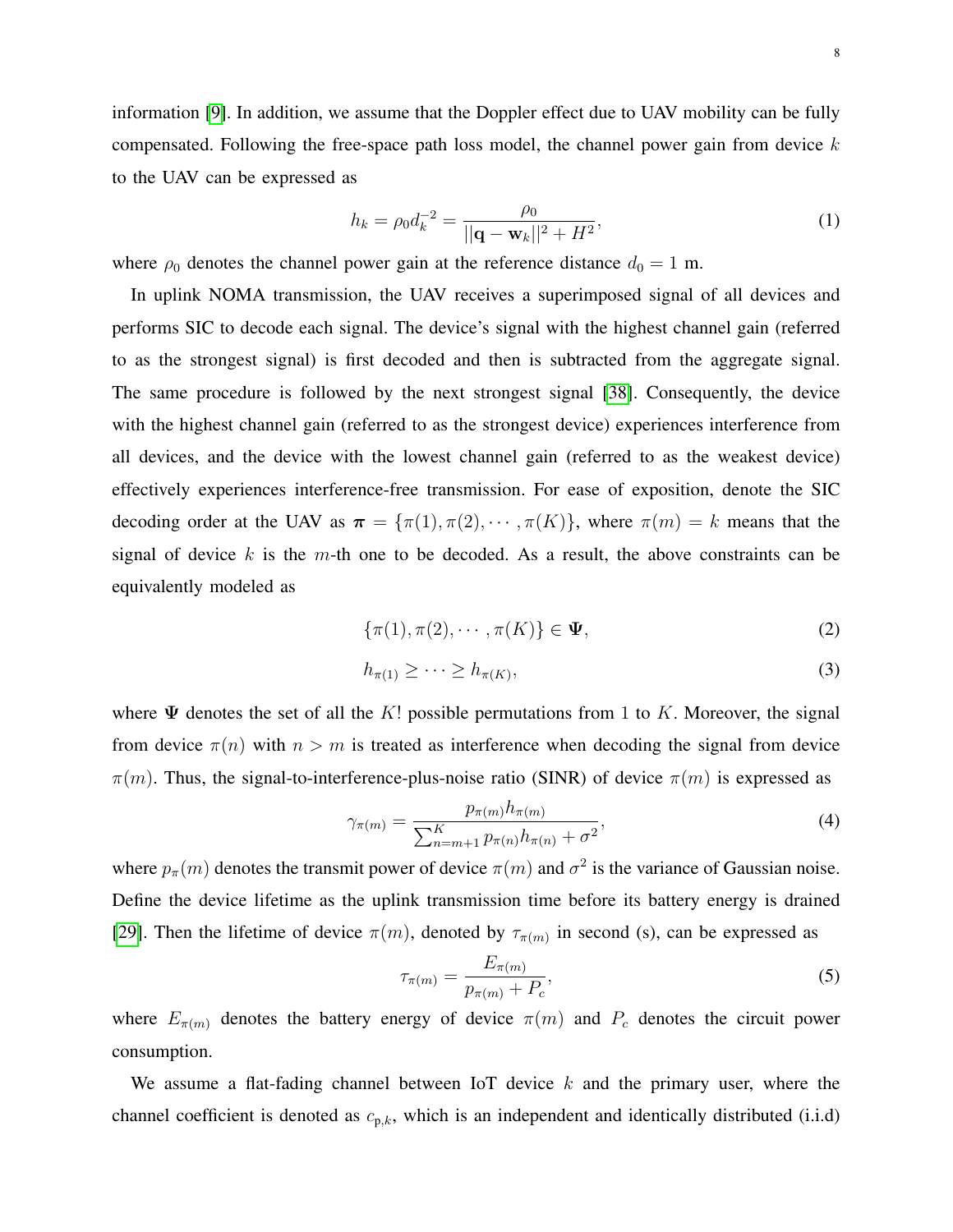zero mean circularly symmetric complex Gaussian (ZMCSCG) random variable, i.e.,  $CN(0, 1)$ [\[17\]](#page-30-14), [\[39\]](#page-32-0). We further assume that IoT devices only have imperfect CSI of  $c_{p,k}$  and carry out minimum mean square error (MMSE) estimation of  $c_{p,k}$ , which is written as  $c_{p,k} = \breve{c}_{p,k} + \Delta c_{p,k}$ , with  $\check{c}_{p,k}$  and  $\Delta c_{p,k}$  denoting the MMSE estimation of  $c_{p,k}$  and corresponding estimation error, respectively. According to the property of MMSE estimation,  $\breve{c}_{p,k}$  and  $\Delta c_{p,k}$  are uncorrelated and are ZMCSCG distributed with variance  $1 - \sigma_e^2$  and  $\sigma_e^2$ , respectively. The channel power gains are denoted as  $z_k$ ,  $\tilde{z}_k$  and  $\Delta z_k$  with  $z = |c|^2$ , and the corresponding probability density functions can be, respectively, expressed as

$$
f(z_k) = \exp(-z_k), f(\tilde{z}_{p,k}) = \frac{1}{1 - \varepsilon_p^2} \exp\left(-\frac{\tilde{z}_{p,k}}{1 - \varepsilon_p^2}\right), f(\Delta z_{p,k}) = \frac{1}{\varepsilon_p^2} \exp\left(-\frac{\Delta z_{p,k}}{\varepsilon_p^2}\right). \tag{6}
$$

Since IoT devices only obtain the imperfect estimation of  $\tilde{z}_{p,k}$ , it cannot strictly ensure that the interference peak power at the primary user is below the threshold  $I_{th}$ . Assume that the transmission of IoT devices is allowed to exceed the peak threshold with a certain probability  $\rho$ , i.e.,

<span id="page-8-0"></span>
$$
\Pr\{p_{\pi(m)}z_{\pi(m)} \ge I_{th}\} \le \varrho, \forall m. \tag{7}
$$

#### <span id="page-8-4"></span>*B. Problem Formulation*

Let  $\mathbf{p} = \{p_{\pi(m)}, m \in \mathcal{K}\}\$ . By taking into account the QoS and interference constraints, our objective is to maximize the minimum lifetime of IoT devices via jointly optimizing the UAV location q, transmit power p, and decoding order  $\pi$ . Mathematically, the optimization problem can be formulated as

<span id="page-8-3"></span>
$$
\max_{\eta, \mathbf{q}, \mathbf{p}, \mathbf{T}} \quad \eta \tag{8a}
$$

$$
\text{s.t.} \quad \frac{E_{\pi(m)}}{p_{\pi(m)} + P_c} \ge \eta, \forall m,\tag{8b}
$$

<span id="page-8-2"></span><span id="page-8-1"></span>
$$
0 \le p_{\pi(m)} \le P_{\max}, \forall m,\tag{8c}
$$

$$
\log_2(1 + \gamma_{\pi(m)}) \ge r^*, \forall m,\tag{8d}
$$

$$
(2), (3), (7), \tag{8e}
$$

where  $P_{\text{max}}$  is the maximum transmit power of devices and  $r^*$  denotes the QoS requirement for all devices. Due to the existence of non-convex constraints [\(2\)](#page-7-0), [\(3\)](#page-7-1), [\(7\)](#page-8-0), [\(8b\)](#page-8-1), and [\(8d\)](#page-8-2) as well as the permutation variable  $\pi$  that lacks closed-form expression, problem [\(8\)](#page-8-3) is a mixed-integer non-convex optimization problem, which is generally hard to solve.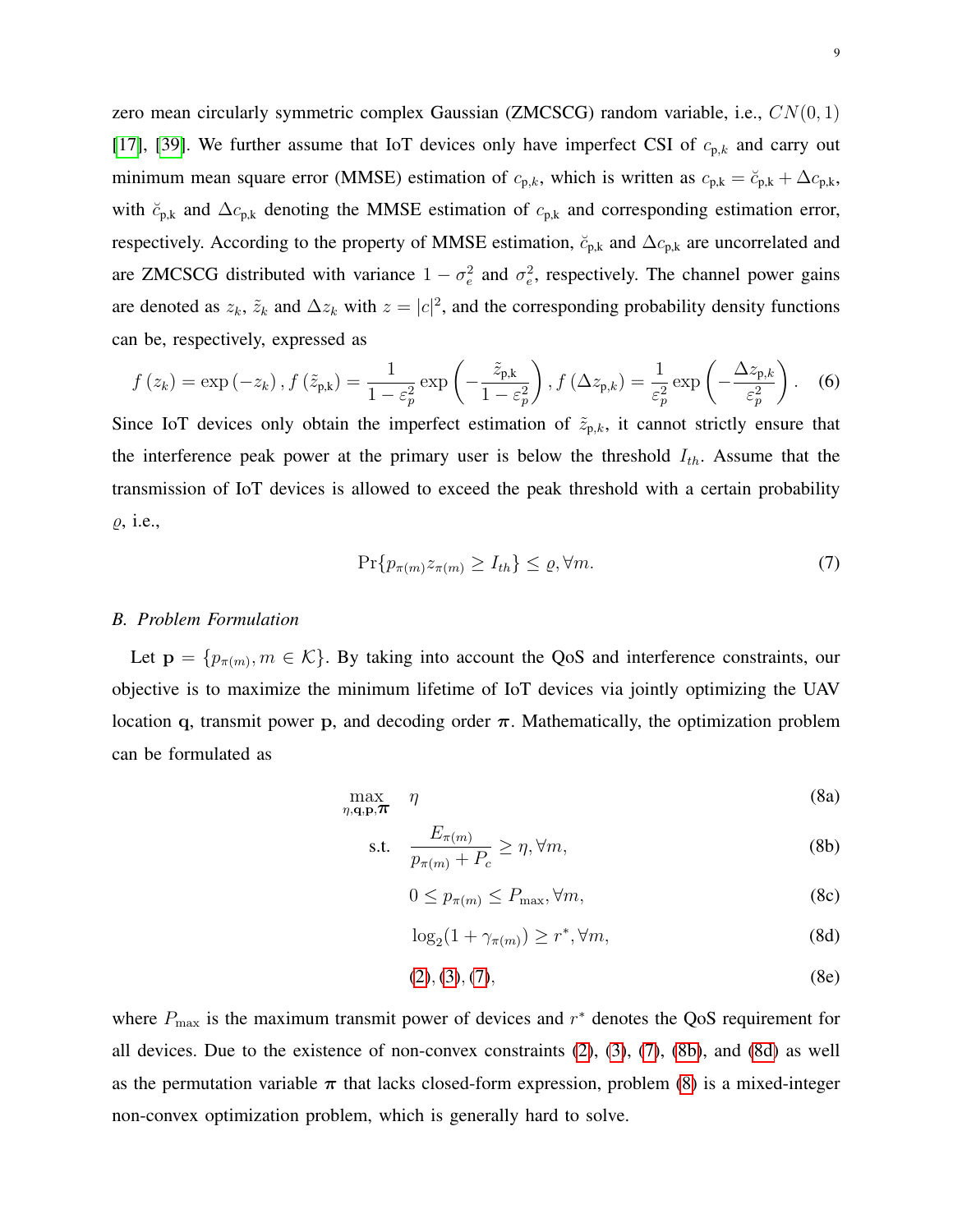To facilitate the processing of problem [\(8\)](#page-8-3), we transform it into a more tractable form by exploiting the hidden convexity of the non-convex constraints in the following. First, based on the results in [\[39\]](#page-32-0), the interference constraints [\(7\)](#page-8-0) can be guaranteed by a sufficient instantaneous power constraint, which is expressed as

<span id="page-9-1"></span>
$$
p_{\pi(m)} \le \frac{I_{th}}{z_{\pi(m)} - \varepsilon_p^2 \ln \varrho}.
$$
\n(9)

From [\(1\)](#page-7-2), constraint [\(3\)](#page-7-1) can be equivalently rewritten as

$$
d_{\pi(1)} \le d_{\pi(2)} \le \cdots \le d_{\pi(K)}.\tag{10}
$$

<span id="page-9-3"></span>Moreover, we introduce the slack variable  $\zeta = \frac{1}{n}$  $\frac{1}{\eta}$ , by which problem [\(8\)](#page-8-3) can be transformed into

$$
\min_{\zeta, \mathbf{q}, \mathbf{p}, \pi} \quad \zeta \tag{11a}
$$

$$
\text{s.t.} \quad p_{\pi(m)} + P_c \le \zeta E_{\pi(m)}, \forall m,
$$
\n<sup>(11b)</sup>

<span id="page-9-4"></span><span id="page-9-2"></span>
$$
0 \le p_{\pi(m)} \le \tilde{P}_{\pi(m)}, \forall m,
$$
\n(11c)

$$
(8d), (10), \t(11d)
$$

where  $\tilde{P}_{\pi(m)} \triangleq \min\{P_{\text{max}}, \frac{I_{th}}{z_{\pi(m)}-\epsilon} \}$  $\frac{I_{th}}{z_{\pi(m)}-\varepsilon_p^2 \ln \varrho}$  that will be referred to as the allowable power in the following content. Note that the non-convex constraints [\(8b\)](#page-8-1) have been converted into linear constraints [\(11b\)](#page-9-2), which greatly reduces the computational complexity. Problem [\(11\)](#page-9-3) is still mixed-integer non-convex due to non-convex constraints [\(8d\)](#page-8-2) and [\(10\)](#page-9-1) as well as the permutation variable  $\pi$ . In general, it is quite challenging to solve such a problem optimally. In the next two sections, we propose an optimal algorithm as well as a low-complexity sub-optimal algorithm for solving problem [\(11\)](#page-9-3) by applying the Lagrange duality, SCA technique and penalty method, respectively.

#### III. GLOBAL OPTIMIZATION SOLUTION

<span id="page-9-0"></span>In this section, we provide a globally optimal solution of problem [\(11\)](#page-9-3) by proposing the Lagrange-duality-based algorithm. Specifically, for given decoding order  $\pi$ , we first derive a closed-form expression of the optimal power p and thereby reduce the joint design to the location q optimization problem that is convex. Then, the optimal q is obtained in a semi-closed form. Finally, by searching all possible decoding orders and picking out the best performer, we obtain the global optimum to problem [\(11\)](#page-9-3).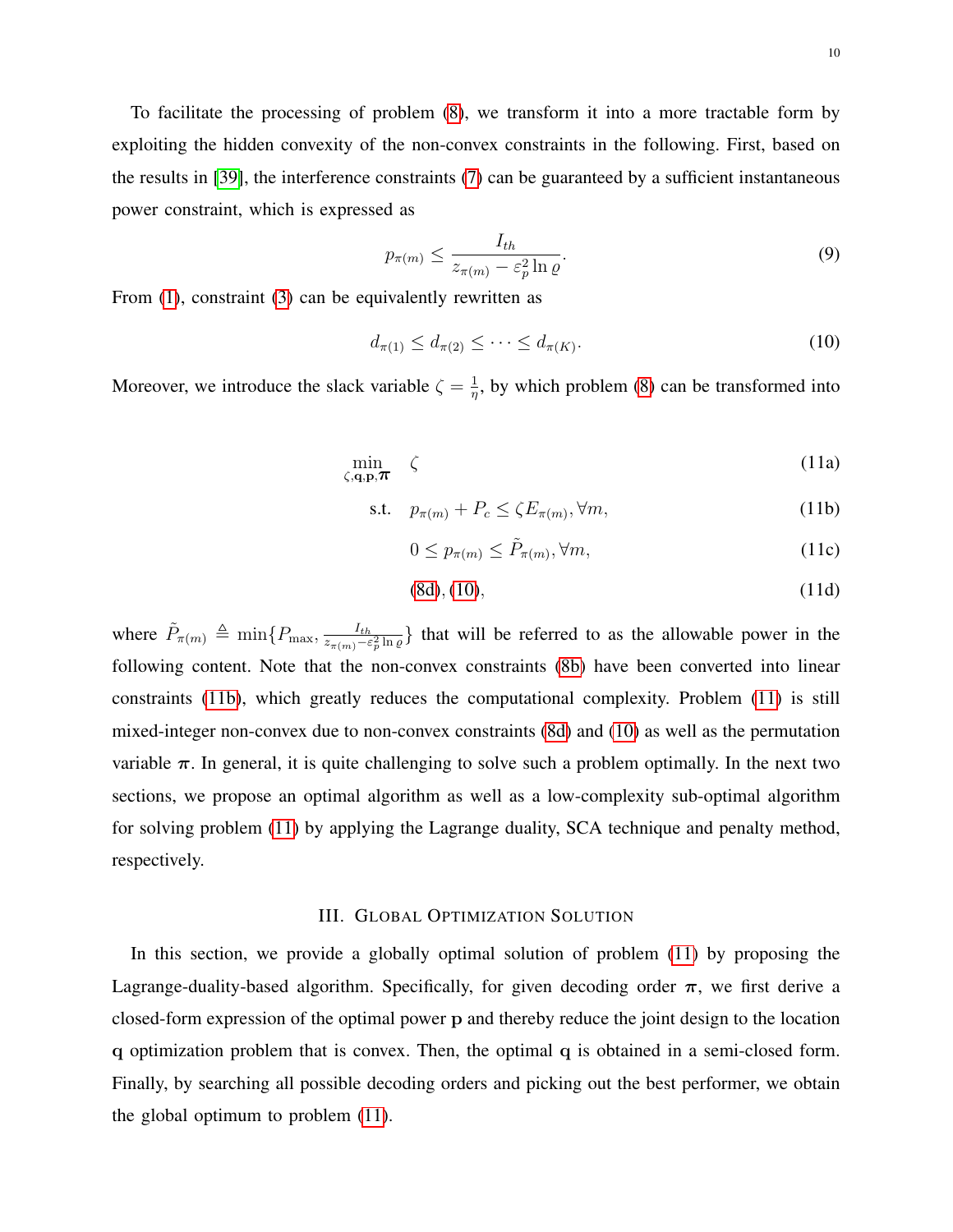#### *A. Joint Location and Transmit Power Optimization*

For any given decoding order  $\pi$ , the UAV location and transmit power  $\{q, p\}$  can be optimized by solving the following problem.

<span id="page-10-1"></span>
$$
\min_{\zeta, \mathbf{q}, \mathbf{p}} \zeta \tag{12a}
$$

$$
\text{s.t.} \quad p_{\pi(m)} + P_c \le \zeta E_{\pi(m)}, \forall m,
$$
\n<sup>(12b)</sup>

<span id="page-10-2"></span>
$$
0 \le p_{\pi(m)} \le \tilde{P}_{\pi(m)}, \forall m,\tag{12c}
$$

<span id="page-10-3"></span><span id="page-10-0"></span>
$$
(8d), (10). \t(12d)
$$

Problem (29) is a non-convex optimization problem due to non-convex constraints [\(8d\)](#page-8-2) and [\(10\)](#page-9-1). By exploiting problem structure and the hidden convexity, we propose an efficient algorithm based on Lagrange duality to determine the optimal  $\{q, p\}$ . Specifically, note that constraints [\(10\)](#page-9-1) can be equivalently rewritten as

$$
||\mathbf{q} - \mathbf{w}_{\pi(1)}||^2 \le ||\mathbf{q} - \mathbf{w}_{\pi(2)}||^2 \le \dots \le ||\mathbf{q} - \mathbf{w}_{\pi(K)}||^2.
$$
 (13)

However, due to  $||\mathbf{q} - \mathbf{w}_{\pi(m)}||^2 - ||\mathbf{q} - \mathbf{w}_{\pi(m+1)}||^2 = 2(\mathbf{w}_{\pi(m+1)} - \mathbf{w}_{\pi(m)})^T \mathbf{q} - ||\mathbf{w}_{\pi(m+1)}||^2 +$  $||\mathbf{w}_{\pi(m)}||^2$ , constraints [\(13\)](#page-10-0) are further transformed into

$$
2(\mathbf{w}_{\pi(m+1)} - \mathbf{w}_{\pi(m)})^T \mathbf{q} \le ||\mathbf{w}_{\pi(m+1)}||^2 - ||\mathbf{w}_{\pi(m)}||^2, \forall m = 1, \cdots, K-1,
$$
 (14)

which are linear with respect to q. Moreover, constraints [\(8d\)](#page-8-2) can be reformulated as

$$
p_{\pi(m)}h_{\pi(m)} \ge (2^{r^*} - 1) \left(\sum_{n=m+1}^{K} p_{\pi(n)}h_{\pi(n)} + \sigma^2\right), \forall m.
$$
 (15)

Thus, problem [\(12\)](#page-10-1) is equivalent to

<span id="page-10-8"></span>
$$
\min_{\zeta, \mathbf{q}, \mathbf{p}} \zeta \tag{16a}
$$

$$
\text{s.t.} \quad p_{\pi(m)} + P_c \le \zeta E_{\pi(m)}, \forall m,
$$
\n<sup>(16b)</sup>

<span id="page-10-7"></span><span id="page-10-6"></span><span id="page-10-5"></span><span id="page-10-4"></span>
$$
(12c), (14), (15). \t(16c)
$$

Combining [\(16a\)](#page-10-5) and [\(16b\)](#page-10-6), it can be verified that we have  $\zeta(\mathbf{p}) = \max_{m} \left\{ \frac{p_{\pi(m)} + P_c}{E_{\pi(m)}} \right\}$  $\frac{\Gamma(m)^+ \Gamma_c}{E_{\pi(m)}}$  at the optimal solution, since otherwise, we may further decrease  $\zeta$  without violating constraints [\(16b\)](#page-10-6). This indicates that  $\zeta(\mathbf{p})$  is monotonic increasing with respect to  $p_{\pi(m)}$ . Thus, the optimal power  $p^*_{\pi(m)}$  should always be the lower bound, which can be obtained from constraints [\(15\)](#page-10-4), i.e.,

$$
p_{\pi(m)}^* = \frac{\left(2^{r^*} - 1\right) \left(\sum_{n=m+1}^K p_{\pi(n)}^* h_{\pi(n)} + \sigma^2\right)}{h_{\pi(m)}}, \forall m. \tag{17}
$$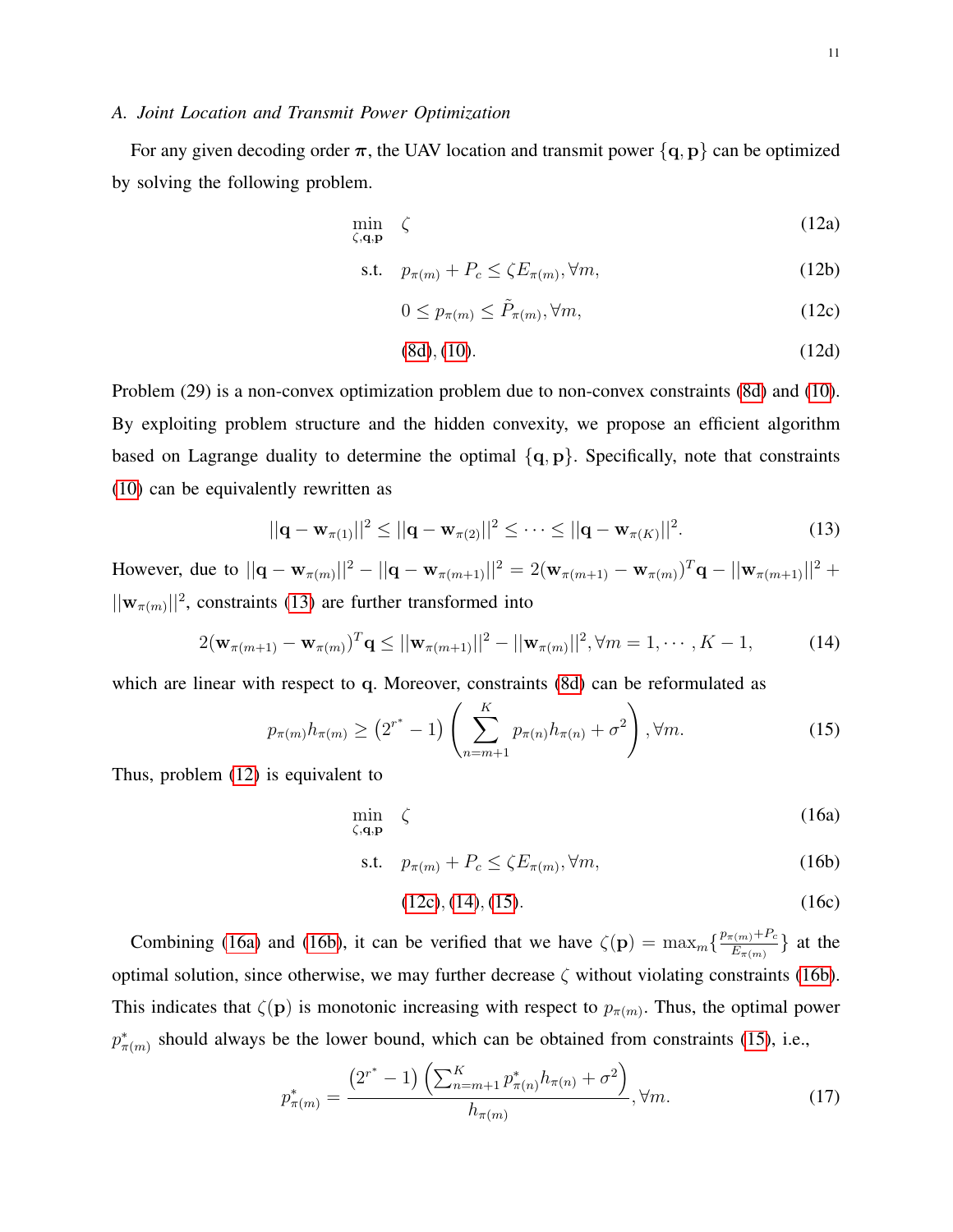Note that the power allocations in [\(17\)](#page-10-7) are mutually coupled with that of each device. Hence, in the following lemma, we will decouple this relationship, and give a closed-form of  $p^*_{\pi(m)}$ .

*Lemma 1:* Let  $c_m \triangleq \frac{(2^{r^*}-1)\sigma^2}{a_0}$  $\frac{(-1)\sigma^2}{\rho_0}$  2<sup>(K-m)r\*</sup> and then the closed-form solution of  $p^*_{\pi(m)}$  is given by

<span id="page-11-5"></span><span id="page-11-1"></span><span id="page-11-0"></span>
$$
p_{\pi(m)}^* = c_m(H^2 + ||\mathbf{q} - w_{\pi(m)}||^2), \forall m.
$$
 (18)

*Proof 1:* See Appendix [A.](#page-24-0)

With Lemma [1,](#page-11-0) problem [\(16\)](#page-10-8) reduces to the following problem for optimizing q only, i.e.,

$$
\min_{\zeta, \mathbf{q}} \quad \zeta \tag{19a}
$$

s.t. 
$$
P_c + c_m(H^2 + ||\mathbf{q} - w_{\pi(m)}||^2) \le \zeta E_{\pi(m)}, \forall m,
$$
 (19b)

<span id="page-11-3"></span><span id="page-11-2"></span>
$$
H^2 + ||\mathbf{q} - w_{\pi(m)}||^2 \le \bar{P}_{\pi(m)}, \forall m,
$$
\n(19c)

$$
(14), \t(19d)
$$

where  $\bar{P}_{\pi(m)} \triangleq \frac{1}{c_m}$  $\frac{1}{c_m}\min\{P_{\max},\frac{I_{th}}{z_{\pi(m)}-\varepsilon}$  $\frac{I_{th}}{z_{\pi(m)}-\varepsilon_p^2 \ln \varrho}$ . Problem [\(19\)](#page-11-1) is convex and satisfying Slater's constraint qualification. As a result, the optimal solution of problem [\(19\)](#page-11-1) can be obtained by solving its dual problem. Denote  $\lambda$ ,  $\mu$ , and v as the non-negative Lagrange multipliers for constraints [\(19b\)](#page-11-2), [\(19c\)](#page-11-3), and [\(14\)](#page-10-3), respectively. The Lagrange function of problem [\(19\)](#page-11-1) can be derived in [\(23\)](#page-12-0) at the top of the next page. Accordingly, the dual function is given by

<span id="page-11-6"></span><span id="page-11-4"></span>
$$
f(\lambda, \mu, v) = \min_{\zeta, \mathbf{q}} \mathcal{L}(\zeta, \mathbf{q}, \lambda, \mu, v),
$$
 (20)

for which the following lemma holds.

*Lemma 2:* To make  $f(\lambda, \mu, v)$  bounded from the above, i.e.,  $f(\lambda, \mu, v) < +\infty$ , it holds that  $\sum_{m=1}^K \lambda_m E_{\pi(m)} = 1.$ 

*Proof 2:* If  $\sum_{m=1}^{K} \lambda_m E_{\pi(m)} > 1$  or  $\sum_{m=1}^{K} \lambda_m E_{\pi(m)} < 1$ , then we have  $f(\lambda, \mu, v) \to +\infty$  by setting  $\zeta \to +\infty$  or  $\zeta \to -\infty$ . This contradicts that the dual function is bound, which completes the proof.

Problem [\(20\)](#page-11-4) is convex such that the optimal solution can be obtained by applying Karush-KuhnTucker (KKT) conditions, i.e.,

$$
\mathbf{q}^* = \frac{\sum_{m=1}^K (c_m \lambda_m + \mu_m) \mathbf{w}_{\pi(m)} + \sum_{m=1}^{K-1} v_m (\mathbf{w}_{\pi(m)} - \mathbf{w}_{\pi(m+1)})}{\sum_{m=1}^K (c_m \lambda_m + \mu_m)}.
$$
(21)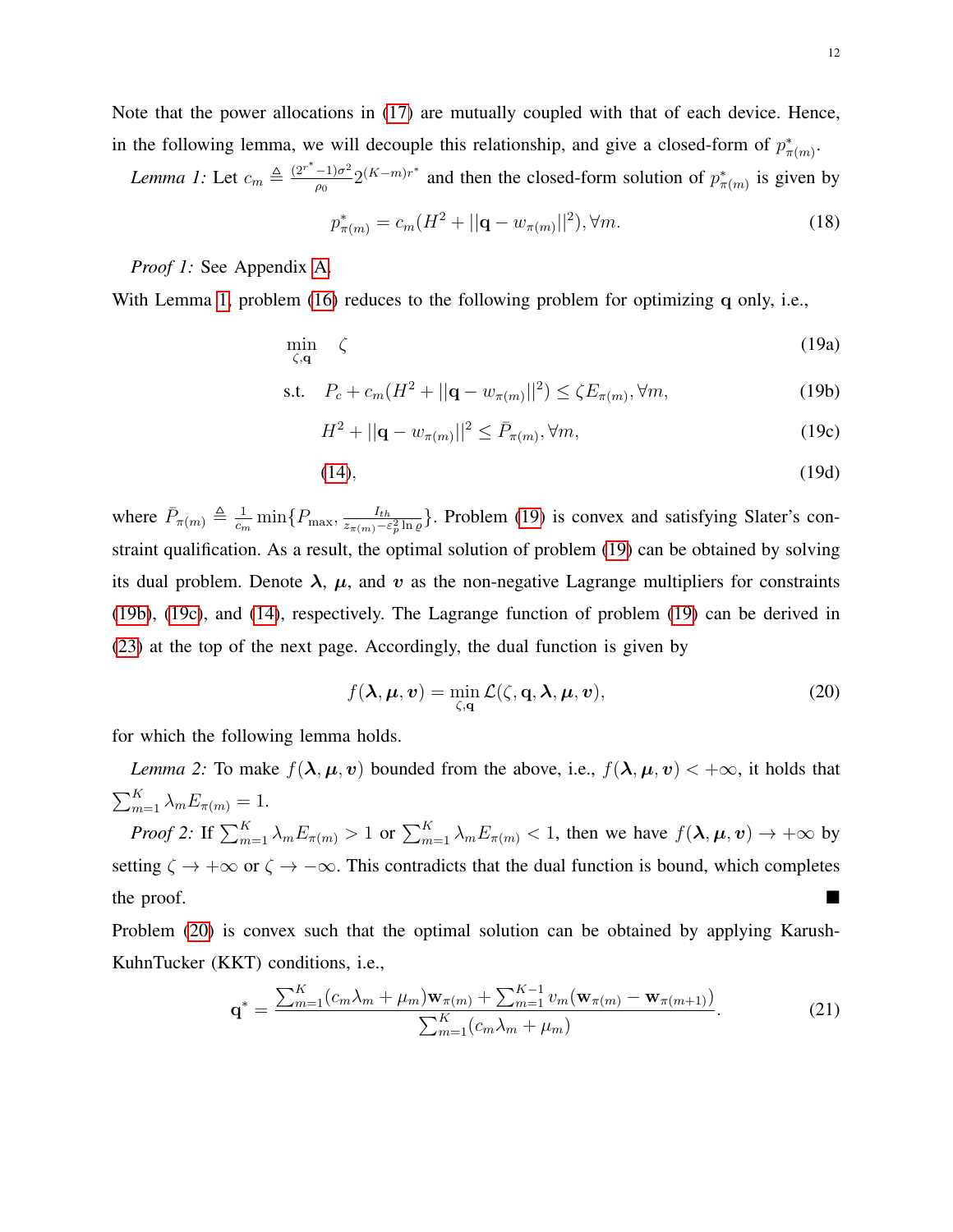$$
\mathcal{L}(\zeta, \mathbf{q}, \lambda, \mu) = (1 - \sum_{m=1}^{K} \lambda_m E_{\pi(m)}) \zeta + \sum_{m=1}^{K} (\lambda_m c_m + \mu_m) ||\mathbf{q} - \mathbf{w}_{\pi(m)}||^2 + \sum_{m=1}^{K} (\lambda_m (c_m H^2 + P_c) + \mu_m (H^2 - \bar{P}_{\pi(m)}))
$$
  
+ 
$$
2 \sum_{m=1}^{K-1} v_m (\mathbf{w}_{\pi(m+1)} - \mathbf{w}_{\pi(m)})^T \mathbf{q} + \sum_{m=1}^{K-1} v_m (||\mathbf{w}_{\pi(m)}||^2 - ||\mathbf{w}_{\pi(m+1)}||^2).
$$
 (23)

After obtaining q<sup>\*</sup> for any given  $\{\lambda, \mu, v\}$ , the dual problem of [\(19\)](#page-11-1) is given by

$$
\max_{\lambda,\mu,\boldsymbol{v}} f(\boldsymbol{\lambda},\boldsymbol{\mu},\boldsymbol{v})
$$
 (22a)

<span id="page-12-0"></span>
$$
\text{s.t.} \quad \sum_{m=1}^{K} \lambda_m E_{\pi(m)} = 1,\tag{22b}
$$

<span id="page-12-2"></span><span id="page-12-1"></span>
$$
\lambda \succeq 0, \mu \succeq 0, \mathbf{v} \succeq 0. \tag{22c}
$$

Problem [\(22\)](#page-12-1) can be solved via a subgradient-based method such as the ellipsoid method. Specifically, the subgradient of the objective function is denoted by  $\bm{\eta}_0 = [\Delta \bm{\lambda}, \Delta \bm{\mu}, \Delta \bm{v}]^T$  with  $\Delta\lambda_m = -c_m||\mathbf{q}^* - \mathbf{w}_{\pi(m)}||^2 - (c_mH^2 + P_c), \ \Delta\mu_m = -||\mathbf{q}^* - \mathbf{w}_{\pi(m)}||^2 - (H^2 - \bar{P}_{\pi(m)}),$  and  $\Delta\bm{v}_m=-2(\mathbf{w}_{\pi(m+1)}-\mathbf{w}_{\pi(m)})^T\mathbf{q}+||\mathbf{w}_{\pi(m+1)}||^2-||\mathbf{w}_{\pi(m)}||^2, \forall m.$  Moreover, the equality constraint [\(22b\)](#page-12-2) is equivalent to two inequality constraints, i.e.,  $\sum_{m=1}^{K} \lambda_m E_{\pi(m)} \ge 1$  and  $\sum_{m=1}^{K} \lambda_m E_{\pi(m)} \le$ 1, whose subgradients are denoted by  $\eta_1 = [\Delta \lambda, \Delta \mu, \Delta v]^T$  with  $\Delta \lambda_m = -E_{\pi(m)}, \Delta \mu_m =$  $0, \Delta v_k = 0, \forall k$  and  $\boldsymbol{\eta}_2 = [\Delta \boldsymbol{\lambda}, \Delta \boldsymbol{\mu}, \Delta \boldsymbol{v}]^T$  with  $\Delta \lambda_m = E_{\pi(m)}, \Delta \mu_m = 0, \Delta v_m = 0, \forall m$ , respectively. After obtaining the optimal location  $q^*$ , the corresponding optimal transmit power  $p^*$  can be directly calculated using [\(18\)](#page-11-5) and objective value  $\zeta^*$  can be obtained as  $\zeta^* = \max_m \{\frac{p_{\pi(m)}^* + p_c}{E}\}$  $\frac{\frac{\Gamma(m)^{-1/2}c}{E_{\pi(m)}}\}$ . The details of the procedures for solving problem [\(12\)](#page-10-1) are summarized in Algorithm [1.](#page-13-1) The complexity of Algorithm [1](#page-13-1) is  $O(K<sup>4</sup>)$ .

#### *B. Decoding Order Optimization and Overall Algorithm*

We will exhaustively search all the  $K!$  possible decoding orders while obtaining the globally optimal UAV location q and transmit power p via Algorithm 1 in each inner loop. The globally optimal value and solution of problem [\(11\)](#page-9-3) are the maximum value determined by all possible decoding orders and the corresponding  $\{q, p, \pi\}$ , respectively. The details of the procedures are summarized in Algorithm [2.](#page-13-2) The complexity of Algorithm [2](#page-13-2) is  $O(K^4K!)$ .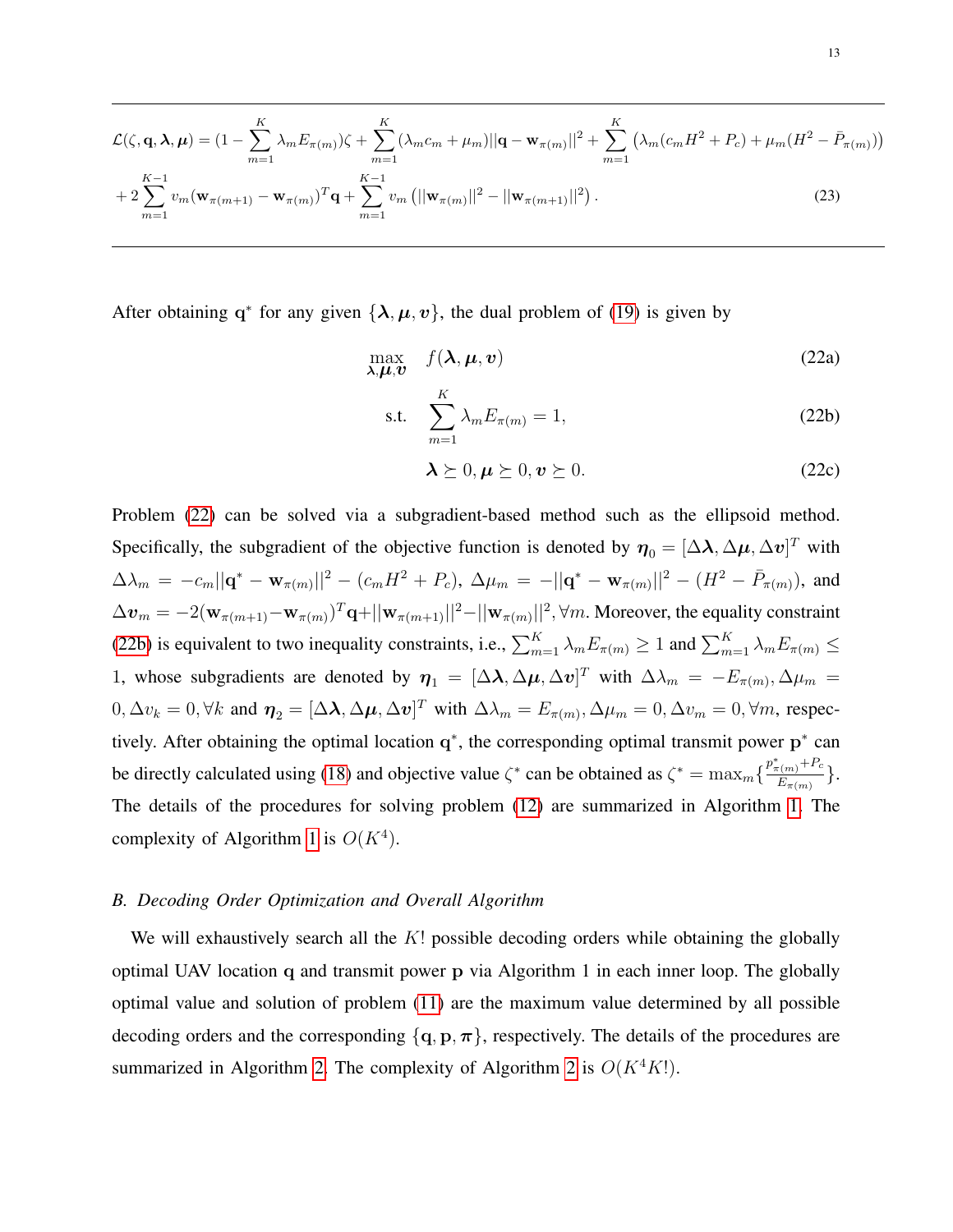```
1: Initialize \lambda, \mu, \nu and the ellipsoid.
```
2: repeat

- 3: Obtain  $q^*$  by [\(21\)](#page-11-6).
- 4: Compute the subgradients of objective function and constraint functions in problem [\(22\)](#page-12-1).
- 5: Update  $\{\lambda, \mu, v\}$  by using the constrained ellipsoid method.

# 6: until  $\lambda, \mu, \nu$  converge within a prescribed accuracy.

- 7: Set  $\{\lambda^*, \mu^*, v^*\} \leftarrow \{\lambda, \mu, v\}.$
- 8: Obtain  $q^*$ ,  $p^*$  and  $\zeta^*$  by using [\(21\)](#page-11-6) and [\(18\)](#page-11-5).

<span id="page-13-2"></span>Algorithm 2 Globally Optimal: Proposed Lagrange-duality-based Algorithm for Solving Problem [\(11\)](#page-9-3)

- 1: Set the number  $l = 0$ .
- 2: Find K! decoding orders and represent them as the set  $\mathcal{P} = {\mathcal{P}_1, \cdots, \mathcal{P}_{K!}}$ .
- 3: for  $l = 1$  to K! do
- 4: Set  $\{\pi^l(1), \pi^l(2), \cdots, \pi^l(K)\}\leftarrow \mathcal{P}_l$ .
- 5: Solve problem [\(12\)](#page-10-1) by applying Algorithm [1](#page-13-1) for given  $\pi^{l}$ , and denote the optimal solution as  $\{\zeta^l, \mathbf{q}^l, \mathbf{p}^l\}.$
- 6: if  $\zeta^l \leq \zeta^*$  then
- 7: Set  $\{\zeta^*, \mathbf{q}^*, \mathbf{p}^*, \boldsymbol{\pi}^*\} \leftarrow \{\zeta^l, \mathbf{q}^l, \mathbf{p}^l, \boldsymbol{\pi}^l\}.$
- 8: end if
- 9: end for
- 10: Obtain the optimal solution as  $\{q^*, p^*, \pi^*\}.$

*Remark 1:* Although Algorithm [2](#page-13-2) entails high complexity, it provides a practically feasible method to obtain the global optimal solution. Moreover, Algorithm [2](#page-13-2) is feasible for relatively small-scale IoT networks and can also serve as a benchmark for evaluating other algorithms.

# IV. LOW-COMPLEXITY SUBOPTIMAL SOLUTION

<span id="page-13-0"></span>The Lagrange-duality-based algorithm in the preceding section provides an optimal solution to problem [\(11\)](#page-9-3). However, the computational complexity of the algorithm is relatively high.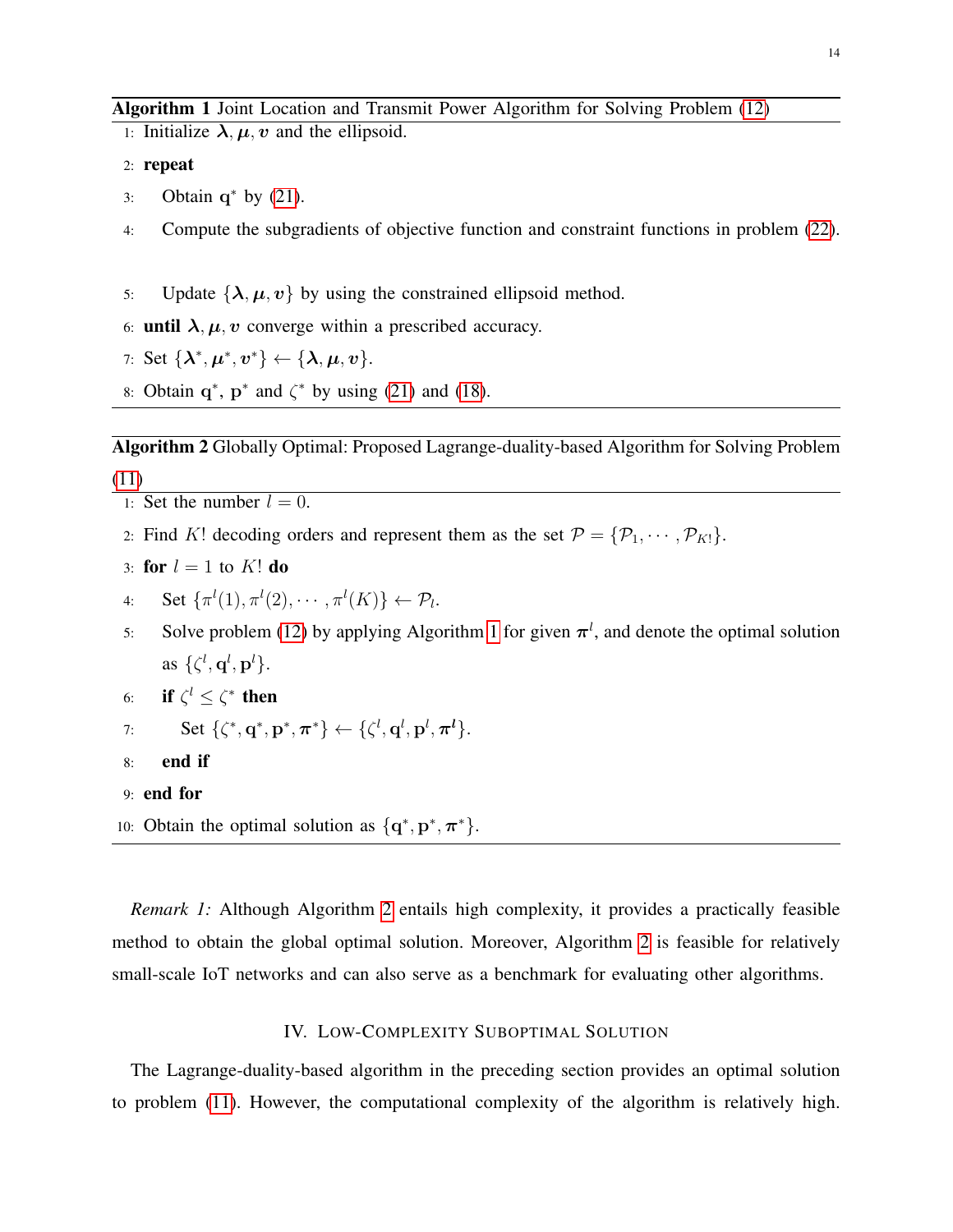In this section, as an alternative, we propose a low-complexity iterative algorithm for solving problem [\(11\)](#page-9-3), which yields a sub-optimal solution for large-scale IoT networks. Specifically, we first reformulate problem [\(11\)](#page-9-3) into an equivalent but more tractable form by introducing binary variables to replace the permutation variables and showing their explicit relationship. Next, we derive a closed-form solution of the optimal power and then apply the SCA technique and penalty function method to obtain a sub-optimal solution.

### *A. Equivalent Reformulation of Problem* [\(11\)](#page-9-3)

As shown in Section [III,](#page-9-0) the main complexity of Algorithm 2 lies in the exhaustive search over  $K!$  possible solutions. To reduce the complexity, in this section, we first introduce auxiliary variables  $\alpha = {\alpha_{k,j}, k, j \in \mathcal{K}}$  and the following problem.

<span id="page-14-3"></span>
$$
\min_{\zeta, \mathbf{q}, \mathbf{p}, \mathbf{\Omega}} \quad \zeta \tag{24a}
$$

$$
\text{s.t.} \quad p_k + P_c \le \zeta E_k, \forall k,\tag{24b}
$$

<span id="page-14-6"></span><span id="page-14-5"></span>
$$
0 \le p_k \le \tilde{P}_k, \forall k,
$$
\n<sup>(24c)</sup>

<span id="page-14-4"></span>
$$
\log_2\left(1+\frac{p_k h_k}{\sum_{j=1,j\neq k}^K \alpha_{k,j} p_j h_j + \sigma^2}\right) \ge r^*, \forall k,
$$
\n(24d)

<span id="page-14-0"></span>
$$
\alpha_{k,j} = \begin{cases} 0, & \text{if } d_k > d_j, \\ 1, & \text{if } d_k < d_j, \\ 0 \text{ or } 1, & \text{if } d_k = d_j, \end{cases} \quad \forall k \neq j,
$$
\n(24e)

<span id="page-14-7"></span>
$$
\alpha_{k,k} = 0, \forall k,\tag{24f}
$$

<span id="page-14-2"></span>
$$
\alpha_{k,j} + \alpha_{j,k} = 1, \forall k \neq j,
$$
\n
$$
(24g)
$$

<span id="page-14-1"></span>
$$
\alpha_{k,j} + \alpha_{j,i} - 1 \le \alpha_{k,i}, \forall k, j, i,
$$
\n(24h)

where  $k, j, i \in \mathcal{K}$  denote the device indexes and are fixed.

*Remark 2:* In fact, the SIC procedure can be guaranteed by satisfying constraints [\(24e\)](#page-14-0)-[\(24h\)](#page-14-1), as elaborated below. First, let  $\alpha_{k,j} = 1$  denote that the signal of device k is decoded before that of device j; otherwise,  $\alpha_{k,j} = 0$ . Then, the practical meanings of constraints [\(24e\)](#page-14-0)-[\(24g\)](#page-14-2) can refer to work [\[26\]](#page-31-5). Constraints [\(24h\)](#page-14-1) ensure that when  $\alpha_{k,j} = 1$  and  $\alpha_{j,i} = 1$ , it must have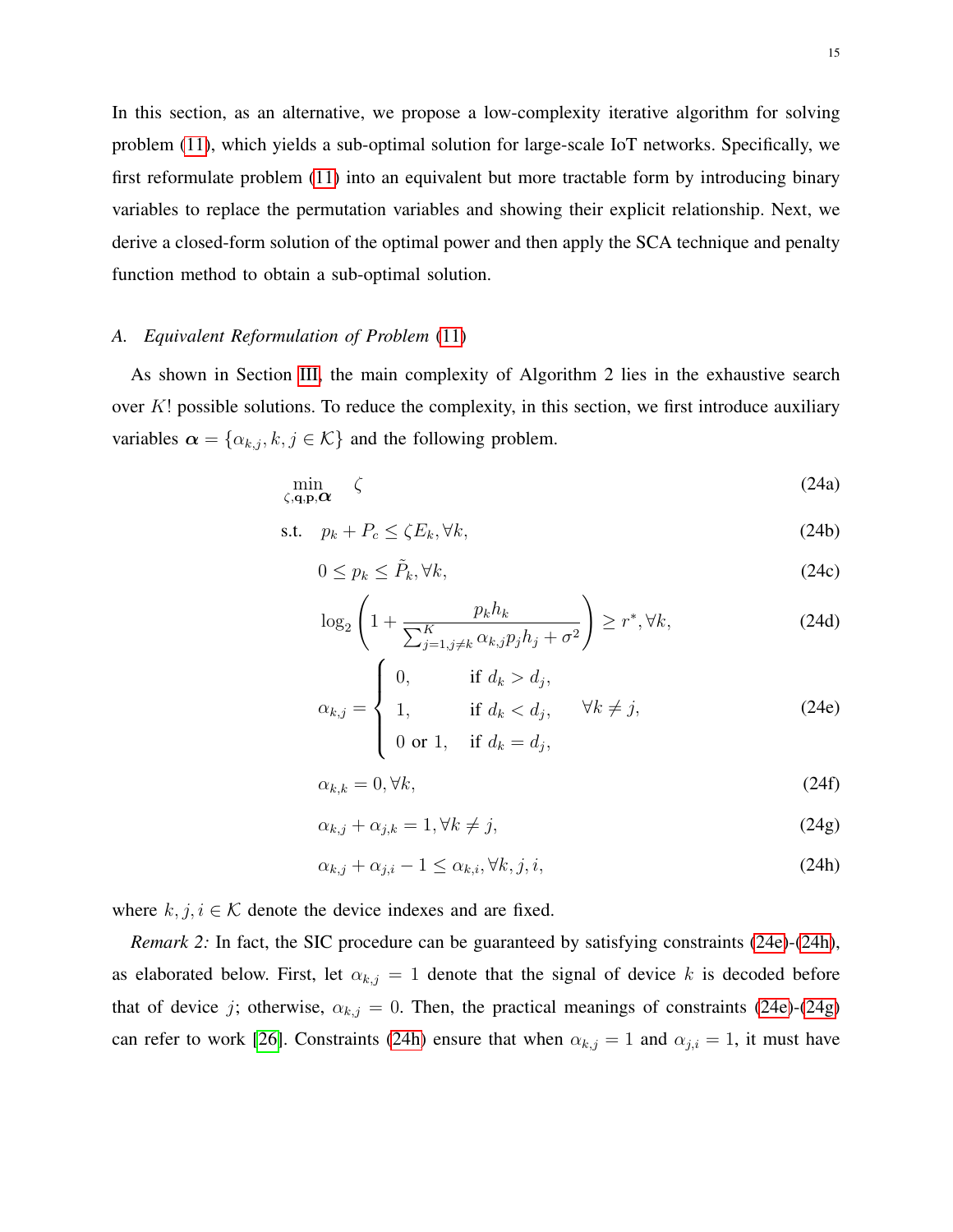$\alpha_{k,i} = 1$  $\alpha_{k,i} = 1$ ; otherwise,  $\alpha_{k,i} \geq 0^1$ . This implies that if the signal of device k is decoded before that of device j, and the signal of device j is decoded before that of device  $i$ , then the signal of device  $k$  must be decoded before that of device  $i$ .

In the following, we first present the explicit relationship between  $\pi$  and  $\alpha$  and then prove that problems [\(11\)](#page-9-3) and [\(24\)](#page-14-3) share the same optimal value. To proceed, an important and useful transformation of constraint [\(24d\)](#page-14-4) is given in the following proposition.

*Proposition 1:* If  $\alpha$  satisfies constraints [\(24d\)](#page-14-4)-[\(24h\)](#page-14-1), then constraints (24d) are equivalent to  $f(k) = K - \sum_{j=1}^{K} \alpha_{k,j}$  and

<span id="page-15-6"></span><span id="page-15-5"></span><span id="page-15-2"></span>
$$
\log_2\left(1 + \frac{p_k h_k}{\sum_{f(j)=f(k)+1}^K p_j h_j + \sigma^2}\right) \ge r^*, \forall k. \tag{25}
$$

*Proof 3:* See Appendix [B.](#page-25-0)

Then, we come to reveal how to obtain a feasible solution of problem  $(11)/(24)$  $(11)/(24)$  $(11)/(24)$  from the solution of problem  $(24)/(11)$  $(24)/(11)$  $(24)/(11)$  in the following propositions.

*Proposition 2:* For any feasible solution  $\{\alpha, \mathbf{p}, \mathbf{q}\}$  of problem [\(24\)](#page-14-3), we can construct  $\{\pi', \mathbf{p}', \mathbf{q}\}$ with  $\mathbf{p}' = [p'_1, \dots, p'_K]^T$ , as a feasible solution of problem [\(11\)](#page-9-3) by setting  $\pi' = f^{-1}$  and  $p'_{\pi'(m)} =$  $p_{f^{-1}(m)}$ . Moreover, the objective value of problem [\(11\)](#page-9-3) obtained at  $\{\pi', \mathbf{p}', \mathbf{q}\}\$ is the same as that of problem [\(24\)](#page-14-3) obtained at  $\{\alpha, \mathbf{p}, \mathbf{q}\}^2$  $\{\alpha, \mathbf{p}, \mathbf{q}\}^2$ .

# *Proof 4:* See Appendix [C.](#page-27-0)

<span id="page-15-3"></span>*Proposition 3:* For any feasible solution  $\{\pi, p, q\}$  of problem [\(11\)](#page-9-3), we can construct  $\{\tilde{\alpha}, \tilde{p}, q\}$ with  $\tilde{\alpha} = \{\tilde{\alpha}_{k,j}, k, j \in \mathcal{K}\}\$  and  $\tilde{\mathbf{p}} = [\tilde{p}_1, \cdots, \tilde{p}_K]^T$  as a feasible solution of problem [\(24\)](#page-14-3) by setting  $\tilde{p}_k = p_{\pi(m)}$  and

$$
\tilde{\alpha}_{\pi(m),\pi(n)} = \begin{cases} 1, & \text{if } m < n, \\ 0, & \text{otherwise.} \end{cases}
$$
\n(26)

Moreover, the objective value of problem [\(24\)](#page-14-3) obtained at  $\{\tilde{\alpha}, \tilde{p}, q\}$  is identical to that of problem [\(11\)](#page-9-3) obtained at  $\{\pi, \mathbf{p}, \mathbf{q}\}.$ 

*Proof 5:* See Appendix [D.](#page-28-0)

<span id="page-15-4"></span>We are now ready to clarify the equivalence between problems  $(11)$  and  $(24)$ .

<span id="page-15-0"></span><sup>1</sup>Such a relationship can also written as  $\alpha_{k,j}\alpha_{j,i} \leq \alpha_{k,i}, \forall k,j,i$  [\[36\]](#page-31-14). However, the constraints in [36] are non-convex. By contrast, our proposed constraints [\(24h\)](#page-14-1) are linear and easier to handle.

<span id="page-15-1"></span><sup>2</sup>Furthermore, owing to the definition of  $\pi$  and  $\pi = f^{-1}$  in Propositions [2,](#page-15-2) we have  $m = \pi^{-1}(k) = f(k)$ , which means that the signal from device k should be decoded at the  $f(k)$ -th (i.e.,  $K - \sum_{j=1}^{K} \alpha_{k,j}$ ).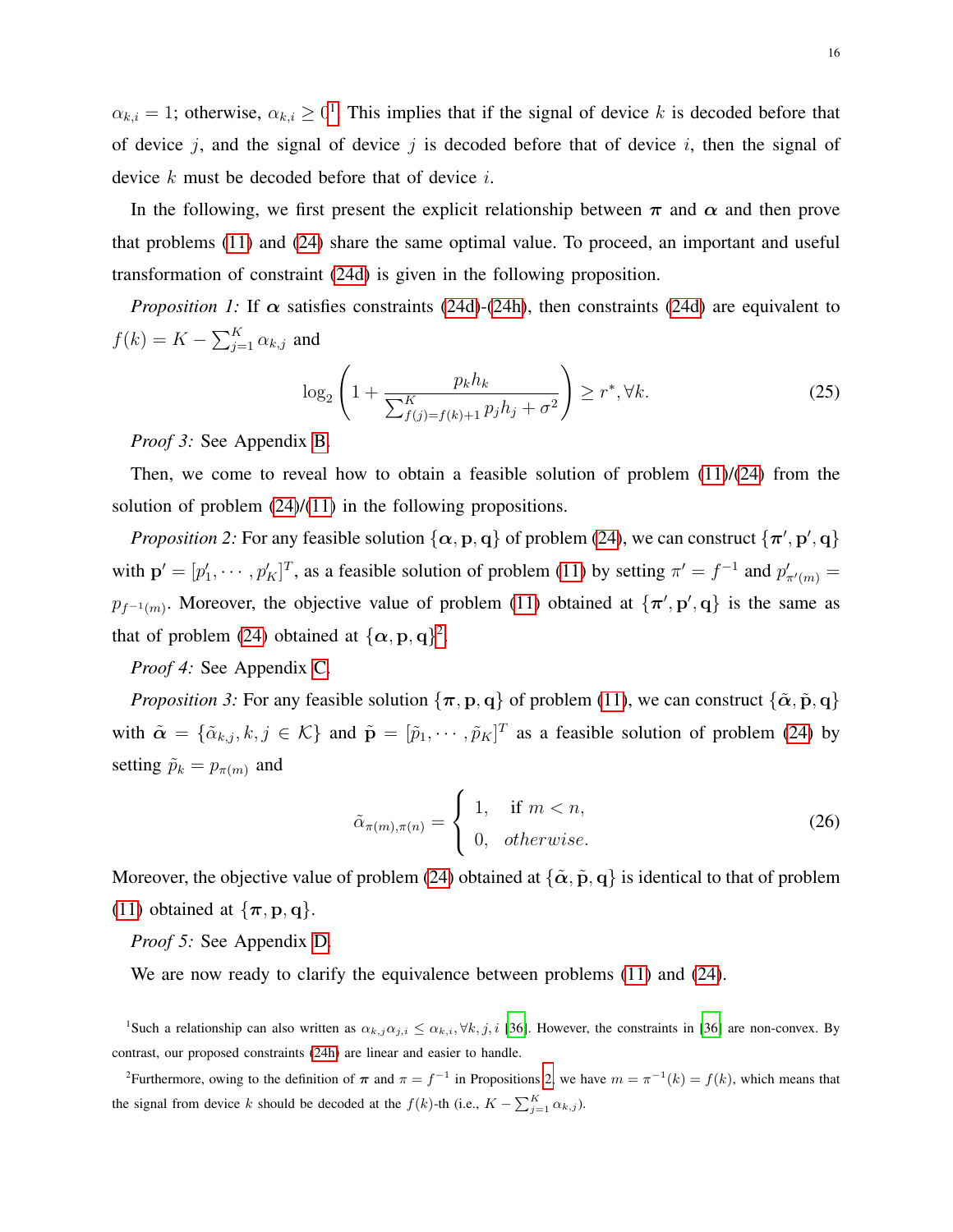*Proposition 4:* Problem [\(24\)](#page-14-3) can achieve the same optimal value as problem [\(11\)](#page-9-3).

*Proof 6:* Define  $L_1$  and  $L_2$  as the optimal value of problem [\(11\)](#page-9-3) and problem [\(24\)](#page-14-3), respectively. Based on Proposition [2](#page-15-2) and [3,](#page-15-3) we have  $L_1 \le L_2$  and  $L_1 \ge L_2$ , respectively. Thus,  $L_1 = L_2$ . It should be noted that in the literature, both binary variables  $\alpha$  as well as permutation variables  $\pi$  are adopted for decoding order formulations, such as [\[22\]](#page-31-1), [\[25\]](#page-31-4), [\[26\]](#page-31-5), [\[32\]](#page-31-11)–[\[36\]](#page-31-14). However, these two different problem formulations are used alternatively without any explicit relationship and thus have always been treated as two independent programs. Furthermore, only a sub-optimal solution of  $\alpha$ -related programs can be obtained by relaxing the binary constraints and applying the SCA technique in general. It yet remains unknown whether these two problem formulations can achieve the same optimal performance. In this paper, we prove that they can be used interchangeably via Propositions [2](#page-15-2)[-4](#page-15-4) and thus unify these two problems for the first time in the literature.

## *B. Closed-form Solution of Transmit Power*

Based on proposition [4,](#page-15-4) we only need to focus on solving problem [\(24\)](#page-14-3) with the non-convex constraints [\(24d\)](#page-14-4)-[\(24e\)](#page-14-0) and binary variables  $\alpha$ . In general, there is no standard method to solve such a problem optimally. In this subsection, we will derive a explicit analytical solution of  $p_k$ as a function of  $\alpha$  and q based on [\(25\)](#page-15-5), by which problem [\(24\)](#page-14-3) can be greatly simplified.

By Proposition [1,](#page-15-6) problem [\(24\)](#page-14-3) can be equivalently written as

$$
\min_{\zeta, \mathbf{q}, \mathbf{p}, \mathbf{\alpha}, f} \quad \zeta \tag{27a}
$$

s.t. 
$$
p_k \ge \frac{(2^{r^*} - 1) \left( \sum_{f(j) = f(k) + 1}^{K} p_j h_j + \sigma^2 \right)}{h_k}, \forall k,
$$
 (27b)

<span id="page-16-2"></span><span id="page-16-1"></span><span id="page-16-0"></span>
$$
f(k) = K - \sum_{j=1}^{K} \alpha_{k,j}, \forall k,
$$
\n(27c)

$$
(24b), (24c), (24e) - (24h). \tag{27d}
$$

As we can see, the objective function  $\zeta(\mathbf{p}) = \max_k \left\{ \frac{p_k + P_c}{E_k} \right\}$  $\left\{ \frac{E_k + P_c}{E_k} \right\}$  of problem [\(27\)](#page-16-0) is increasing with  $p_k$ . Thus, the optimal p<sup>\*</sup> should always be the lower bound, which can be obtained when constraints [\(27b\)](#page-16-1) satisfy strict equality. To obtain p<sup>\*</sup>, define  $p_{f(k)}^s = p_k$  and  $h_{f(k)}^s(\mathbf{w}_{f(k)}^s) = h_k(\mathbf{w}_k)$ . Then constraint [\(27b\)](#page-16-1) can be rewritten as

$$
p_{f(k)}^s \ge \frac{(2^{r^*} - 1)}{h_{f(k)}^s} \left( \sum_{f(j) = f(k) + 1}^K p_{f(j)}^s h_{f(j)}^s + \sigma^2 \right).
$$
 (28)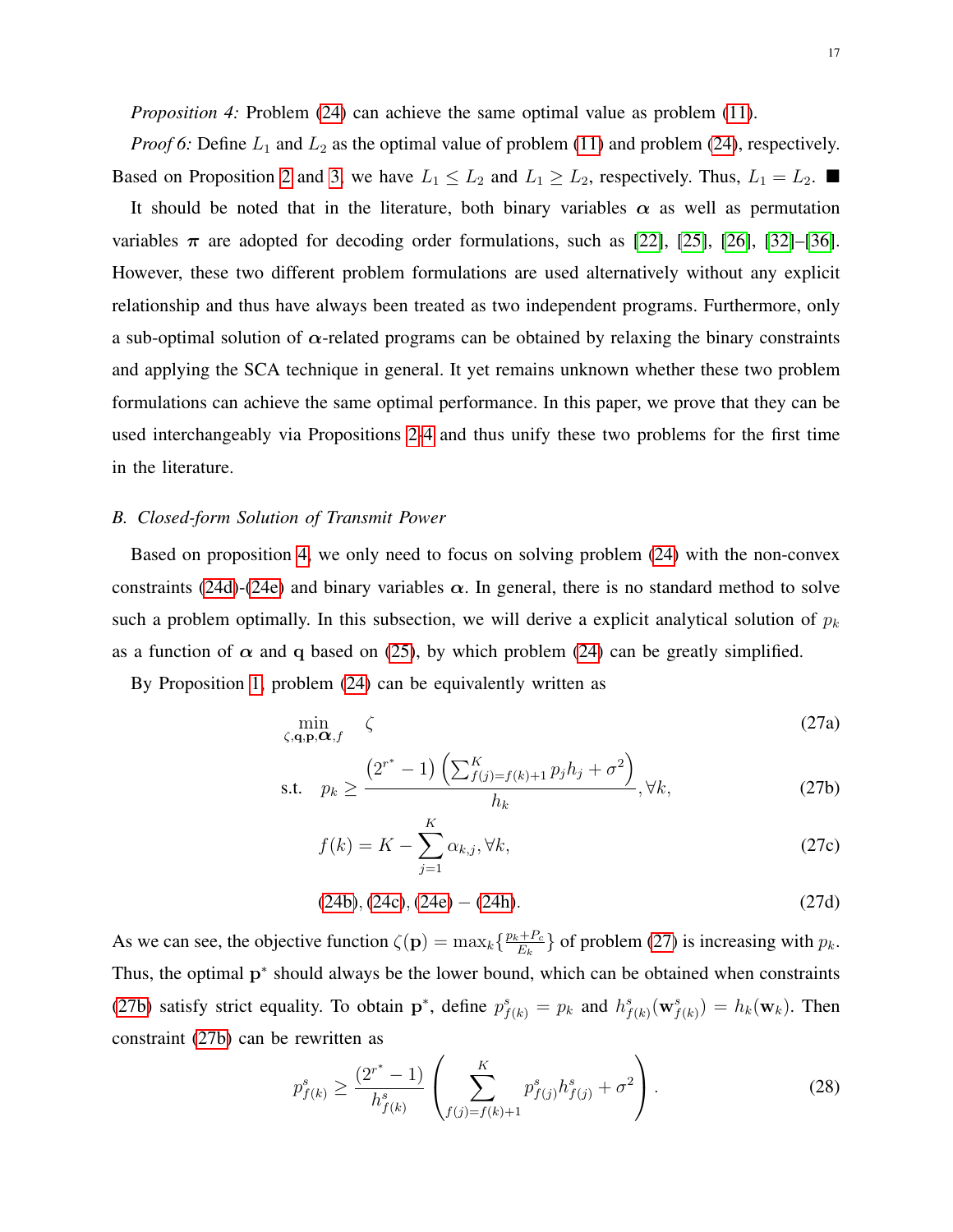By following the similar lines as previous proofs of Lemma 1, we can obtain the optimal  $p_{f(k)}^{s*} = c_{f(k)}(H^2 + ||\mathbf{q} - \mathbf{w}_{f(k)}^s||^2)$ , where  $c_{f(k)} \triangleq \frac{(2r^* - 1)\sigma^2}{\rho_0}$  $\frac{-1}{\rho_0} 2^{(K-f(k))r^*}$ . This yields  $p_k^* = c_{f(k)}(H^2 + ||\mathbf{q} - \mathbf{w}_k||^2)$ ). (29)

By adopting a similar approach in our previous work [\[26\]](#page-31-5), the non-smooth constraints [\(24e\)](#page-14-0) can be equivalently transformed into a smooth form as follows.

<span id="page-17-6"></span><span id="page-17-1"></span><span id="page-17-0"></span>
$$
\sum_{k,j}^{K} \left( \alpha_{k,j} - \alpha_{k,j}^2 \right) \le 0,
$$
\n(30a)

<span id="page-17-8"></span><span id="page-17-7"></span>
$$
\sum_{k,j}^{K} g_{k,j}(\alpha_{k,j}, \mathbf{q}) \le 0,
$$
\n(30b)

<span id="page-17-3"></span>
$$
0 \le \alpha_{k,j} \le 1, \forall k, j,
$$
\n(30c)

where  $g_{k,j}(\alpha_{k,j}, \mathbf{q}) \triangleq \theta_{k,j} (2\alpha_{k,j} - 1) + |\theta_{k,j}|$  and  $\theta_{k,j} \triangleq 2(\mathbf{w}_j - \mathbf{w}_k)^T \mathbf{q} + ||\mathbf{w}_k||^2 - ||\mathbf{w}_j||^2$ . Note that  $\theta_{k,j}$  is linear with respect to q and  $|\theta_{k,j}|$  is convex with respect to q [\[26\]](#page-31-5). With [\(29\)](#page-17-0) and [\(30\)](#page-17-1), problem [\(27\)](#page-16-0) reduces to

<span id="page-17-2"></span>
$$
\min_{\zeta, \mathbf{q}, \mathbf{\alpha}, f} \quad \zeta \tag{31a}
$$

$$
\text{s.t.} \quad c_{f(k)} \left( H^2 + ||\mathbf{q} - \mathbf{w}_k||^2 \right) + P_c \le \zeta E_k, \forall k,\tag{31b}
$$

<span id="page-17-4"></span>
$$
c_{f(k)}\left(H^2 + ||\mathbf{q} - \mathbf{w}_k||^2\right) \le \tilde{P}_k, \forall k,
$$
\n(31c)

$$
(24f) - (24h), (27c), (30). \tag{31d}
$$

#### *C. SCA-Based Optimization*

The main challenge of problem  $(31)$  lies in that f is involved as the index in constraints [\(31b\)](#page-17-3) and [\(31c\)](#page-17-4). A close observation of problem [\(31\)](#page-17-2) shows that we can solve the following sub-problems alternately: sub-problem 1 optimizes f with given  $\alpha$ , whose optimal solution can be obtained from constraints [\(27c\)](#page-16-2), i.e.,

<span id="page-17-9"></span><span id="page-17-5"></span>
$$
f^*(k) = K - \sum_{j=1}^K \alpha_{k,j},
$$
\n(32)

and subproblem 2 optimizes  $\{q, \alpha\}$  with given f, i.e.,

$$
\min_{\zeta, \mathbf{q}, \boldsymbol{\alpha}} \quad \zeta \tag{33a}
$$

s.t. 
$$
(24f) - (24h), (30), (31b), (31c).
$$
 (33b)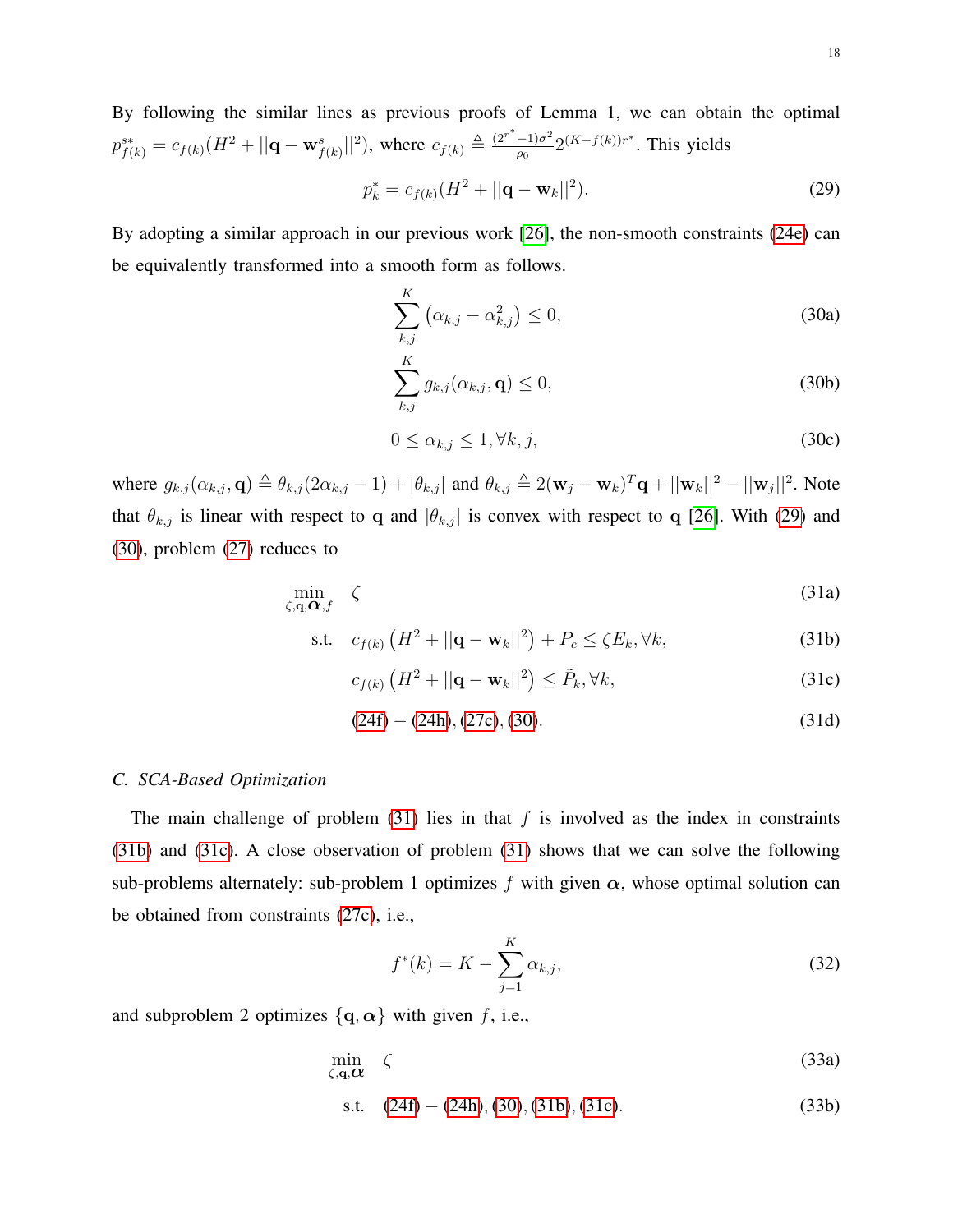The remaining task is to solve problem [\(33\)](#page-17-5) with non-convex constraints [\(30a\)](#page-17-6) and [\(30b\)](#page-17-7). With loss of generality, we can leverage the SCA technique to approximate the non-convex term to a convex form in each iteration and then iteratively solve a series of approximated convex problems. However, the SCA technique cannot be straightforwardly applied to constraints [\(30a\)](#page-17-6) and [\(30b\)](#page-17-7) since there may be some iterations where the approximated problem is infeasible due to [\(30c\)](#page-17-8). To overcome this obstacle, we introduce slack variables  $\phi$  and  $\varphi$  and take into account the relaxed version of problem [\(33\)](#page-17-5) as

<span id="page-18-0"></span>
$$
\min_{\zeta, \mathbf{q}, \mathbf{\alpha}} \quad \zeta + \rho_1 \phi + \rho_2 \varphi \tag{34a}
$$

s.t. 
$$
(24f) - (24h), (30c), (31b) - (31c),
$$
 (34b)

where  $\phi \triangleq \sum_{k=1}^{K}$  $_{k,j}$  $(\alpha_{k,j}-\alpha_{k,j}^2)$  and  $\varphi \triangleq \sum_{k=1}^K$  $_{k,j}$  $g_{k,j}(\alpha_{k,j}, \mathbf{q})$ , and  $\rho_1 > 0$  and  $\rho_2 > 0$  are penalty parameters. It is worth noting that it must have  $\phi \ge 0$  and  $\varphi \ge 0$  due to  $\alpha_{k,j} - \alpha_{k,j}^2 \ge 0$  and  $g_{k,j}(\alpha_{k,j}, \mathbf{q}) \ge 0$  within the feasible region of problem [\(34\)](#page-18-0). Inspired by [\[25\]](#page-31-4), it can be proved that problem [\(34\)](#page-18-0) is equivalent to [\(33\)](#page-17-5), when  $\rho_1 \ge \rho_1^*$  and  $\rho_2 \ge \rho_2^*$ , with  $\rho_1^*$  and  $\rho_2^*$  denoting the optimal Lagrange multiplier of constraints [\(30a\)](#page-17-6) and [\(30b\)](#page-17-7), respectively. In the following, we transform the non-convex constraints [\(30a\)](#page-17-6) and [\(30b\)](#page-17-7) into convex constraints by deriving the global lower bounds at a given point. Specifically, based on the fact that the first-order Taylor expansion of concave function is its global over-estimator, we have the following upper bound for  $\phi$  at any local point  $\{\bar{\alpha}_{k,j}\}\,$ , i.e.,

<span id="page-18-2"></span><span id="page-18-1"></span>
$$
\phi \leq \sum_{k,j}^{K} \left( \alpha_{k,j}^2 + \bar{\alpha}_{k,j}^2 - 2\bar{\alpha}_{k,j} \alpha_{k,j} \right) \triangleq \bar{\phi}.
$$
\n(35)

In addition, we can obtain the upper bound of  $\alpha_{kj}\theta_{k,j}$  at any local point  $\{\bar{\mathbf{q}}, \bar{\alpha}_{k,j}\}$  as

$$
2\alpha_{kj}\theta_{k,j} = \frac{1}{2} \left[ (\theta_{k,j} + \alpha_{kj})^2 - (\theta_{k,j} - \alpha_{kj})^2 \right]
$$
  

$$
\leq \frac{1}{2} \left[ (\theta_{k,j} + \alpha_{kj})^2 + (\bar{\theta}_{k,j} - \bar{\alpha}_{k,j})^2 \right] - (\bar{\theta}_{k,j} - \bar{\alpha}_{k,j})(\theta_{k,j} - \alpha_{kj}) \triangleq D_{kj},
$$
 (36)

where  $\bar{\theta}_{k,j} \triangleq 2(\mathbf{w}_j - \mathbf{w}_k)^T \bar{\mathbf{q}} + ||\mathbf{w}_k||^2 - ||\mathbf{w}_j||^2$ .

With the upper bounds in [\(35\)](#page-18-1) and [\(36\)](#page-18-2), as well as any given local point  $\{\bar{q}, \bar{\alpha}_{k,j}\}$ , problem [\(34\)](#page-18-0) can be approximated as the following problem.

<span id="page-18-3"></span>
$$
\min_{\zeta, \mathbf{q}, \mathbf{\alpha}} \quad \zeta + \rho_1 \bar{\phi} + \rho_2 \bar{\varphi} \tag{37a}
$$

s.t. 
$$
(24f) - (24h), (30c), (31b) - (31c),
$$
 (37b)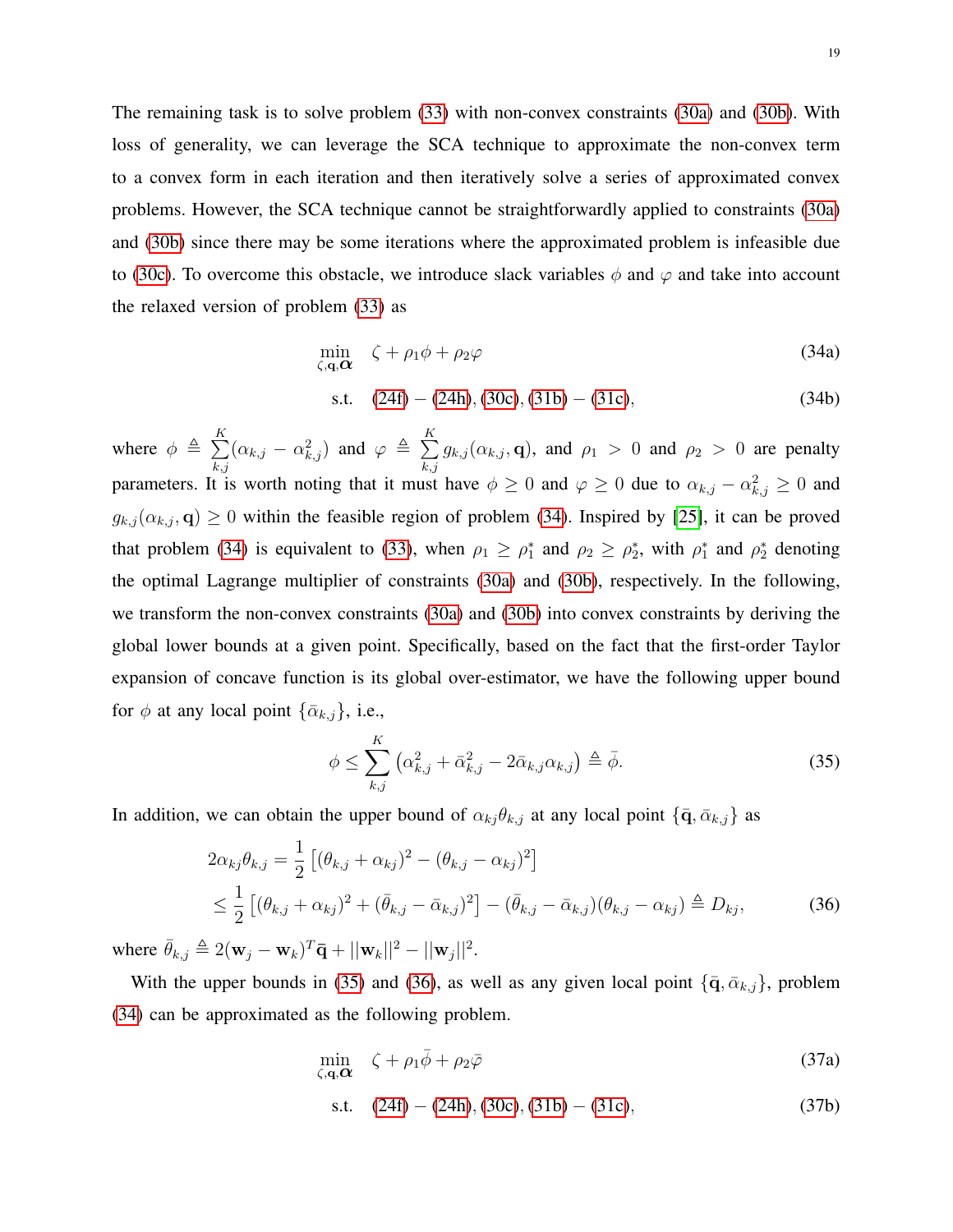<span id="page-19-1"></span>Algorithm 3 Sub-optimal: Proposed Iterative Algorithm for Solving Problem [\(11\)](#page-9-3).

1: Initialize the UAV location  $\bar{q}$  and  $\bar{\alpha}$ .

#### 2: repeat

- 3: Initialize  $l = 1$ ,  $\rho_1^0$  and  $\rho_2^0$ . Set  $b_1 > 1$ ,  $b_2 > 1$ ,  $\rho_1^{\max}$  and  $\rho_2^{\max}$ .
- 4: Update f based on [\(32\)](#page-17-9) for given  $\bar{\alpha}$ .
- 5: repeat
- 6: Solve problem [\(37\)](#page-18-3) for given  $\{\bar{q}, \bar{\alpha}\}\$ , and denote the optimal solution as  $\{q^*, \alpha^*\}$ .

7: Set 
$$
\{\bar{\mathbf{q}}, \bar{\boldsymbol{\alpha}}\} \leftarrow \{\mathbf{q}^*, \boldsymbol{\alpha}^*\}.
$$

8: Update 
$$
l \leftarrow l + 1
$$
,  $\rho_1^{l+1} \leftarrow \min\{b_1\rho_1^l, \rho_1^{\max}\}\$  and  $\rho_2^{l+1} \leftarrow \min\{b_2\rho_2^l, \rho_2^{\max}\}\$ .

9: until Convergence.

10: until The fractional decrease of the objective value is below a threshold.

where  $\bar{\varphi} = \sum_{k=1}^{K}$  $_{k,j}$  $(D_{k,j} - \theta_{k,j} + |\theta_{k,j}|)$ . Note that problem [\(37\)](#page-18-3) is a convex optimization problem, which can be effectively solved by standard convex optimization tools such as CVX. It is worth noting that the feasible set of problem [\(37\)](#page-18-3) is a subset of that of problem [\(34\)](#page-18-0). Therefore, the objective value of problem [\(37\)](#page-18-3) gives a lower bound to that of problem [\(34\)](#page-18-0).

#### *D. Overall Algorithm*

The proposed iterative algorithm for problem  $(11)/(24)$  $(11)/(24)$  $(11)/(24)$  is concluded in Algorithm [3.](#page-19-1) Specifically, problem  $(24)$  is solved by optimizing f and subproblem  $(37)$  iteratively in an alternate manner. Since CVX invokes an interior-point method to solve the optimization problem, the computational complexity of the proposed algorithm is  $O(N_{ite}K^7)$ , where  $N_{ite}$  is the number of iterations for convergence in Algorithm [3.](#page-19-1)

*Remark 3:* In Algorithm 3, the initial UAV location  $q^0$  and  $\alpha^0$  should be carefully set. To this end, we propose a feasibility checking method for initial points. Specifically,  $\{q^0, \alpha^0\}$  is feasible to problem [\(24\)](#page-14-3) only when the low-bound of  $p_k$  is no larger than its upper bound, i.e.,

$$
\frac{\rho_0(2^{r^*}-1)2^{r^*(K-f^0(k))}}{\sigma^2} \left(H^2+||\mathbf{q}^0-\mathbf{w}_{f^0(k)}||^2\right) \le \tilde{P}_{f^0(k)},\tag{38}
$$

<span id="page-19-0"></span>where  $f^0$  is obtained based on  $\alpha^0$ .

# V. NUMERICAL RESULTS

In this section, numerical results are provided to evaluate the performance of the proposed algorithms. Unless being mentioned elsewhere, the reference SNR is set as  $\gamma_0 = 60$  dB. For IoT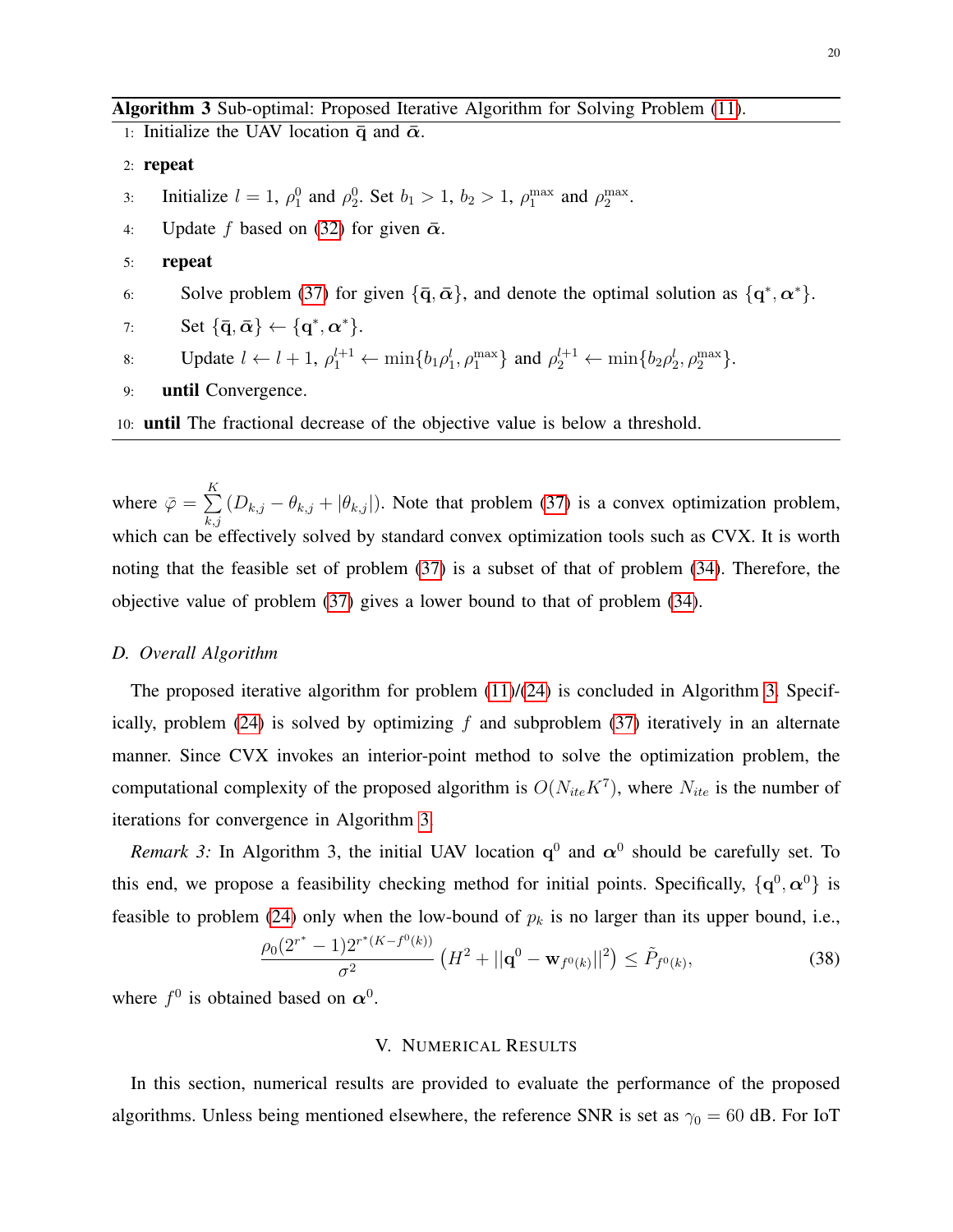<span id="page-20-3"></span><span id="page-20-2"></span>

<span id="page-20-1"></span>Fig. 2. Convergence performance of Algorithm [3.](#page-19-1)

devices, the maximum transmit power is  $P_{\text{max}} = 1$  W, circuit power consumption is  $P_c = 0.9$  W, and battery energy is  $E = 4 \times 10^3$  J. Moreover, the block error probability is set as  $\varepsilon_p^2 = 10^{-2}$ , the interference threshold is  $I_{th} = 28$  dBm, and the probability interference is  $\rho = 0.1\%$ . In this network, we consider that  $K = 6$  IoT devices are randomly distributed in a horizontal plane, marked by  $\mathbf{Y} \mathbf{S}$ .

In the following, the proposed optimal algorithm [2](#page-13-2) (denoted as 'Op-NOMA-J') and sub-optimal algorithm [3](#page-19-1) (denote as 'Sub-NOMA-J') are compared with two benchmark algorithms<sup>[3](#page-20-0)</sup>:

- NOMA-P: For a UAV-enabled IoT network with cognitive NOMA transmission, the UAV location is fixed at the geometric center of IoT devices while the transmit power is optimized.
- FDMA: For a UAV-enabled IoT network with cognitive FDMA transmission [\[30\]](#page-31-9), the UAV location and transmit power are jointly optimized.

In Fig. [2,](#page-20-1) we demonstrate the convergence performance of our proposed iterative algorithm [3](#page-19-1) in terms of the outer-loop iteration and inner-loop iteration with  $r^* = 0.6$  bps/Hz. Fig. [2\(a\)](#page-20-2) shows the penalty value  $\varphi$  versus the number of iterations in the first inner loop. It can be observed that  $\varphi \to 0$  in the end. Fig. [2\(b\)](#page-20-3) shows the max-min lifetime versus the number of iterations in the outer loop. From the figure, the lifetime increases quickly with the number of iterations and the algorithm converges within 6 iterations.

Fig. [3](#page-21-0) shows the UAV location and transmit power for Op-NOMA-J and FDMA under different QoS requirements  $r^*$ . For FDMA, we observe from Fig. [3\(a\)](#page-21-1) that as  $r^*$  increases, the UAV flies

<span id="page-20-0"></span><sup>3</sup>The global optimal solution of the two benchmark algorithms can be obtained by using a similar method in Section [II-B.](#page-8-4)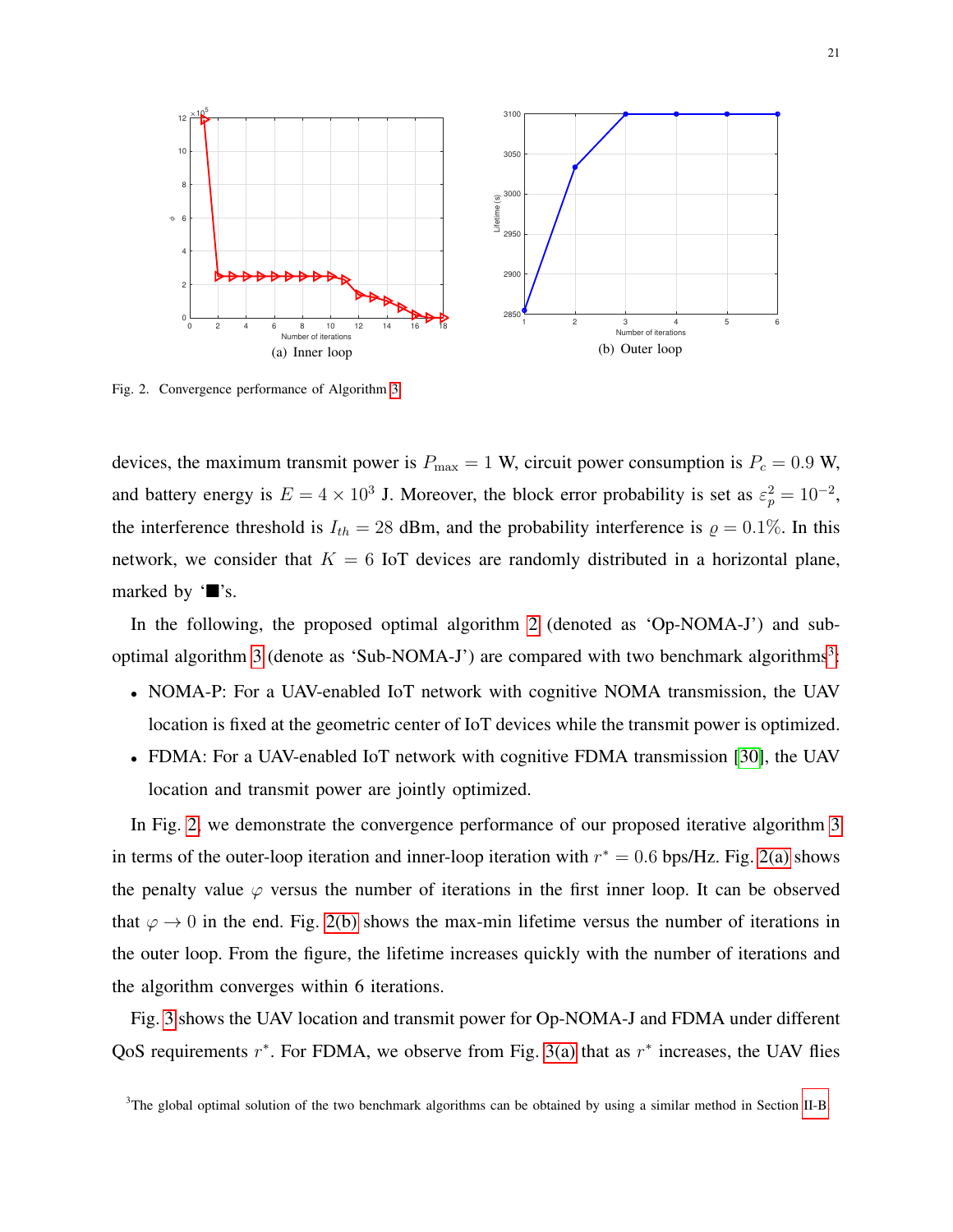<span id="page-21-2"></span><span id="page-21-1"></span>

<span id="page-21-0"></span>Fig. 3. Optimized UAV location and power under different  $r^*$  for Op-NOMA-J and FDMA.

toward device 3. This can be explained as follows. With the increase in  $r^*$ , each device rises its transmit power to satisfy the QoS requirement. Since the allowable transmit power of device 3, i.e.,  $\tilde{P}_3$ , is the bottleneck of the network (as shown in Fig. [3\(b\)\)](#page-21-2), then once the transmit power of device 3  $p_3^F$  approaches  $\tilde{P}_3$ , i.e.,  $p_3^F = \tilde{P}_3$ , the UAV can only move closer to device 3 to further improve the channel quality for the larger QoS requirement. On the contrary, for Op-NOMA-J, the UAV moves from the vicinity of the geometric center to away from device 3 and 4 as  $r^*$ increases. Note that the achievable rate of device 3 is given by  $R_3^N = \log_2(1 + \frac{p_3^N h_3^N}{I_0 + \sigma^2})$ , where  $I_0$  is the interference that device 3 has experienced,  $p_3^N$  is the transmit power and  $h_3^N$  is the channel gain. Owing to the small or even zero  $I_0$ , we can avoid reaching the upper bound of  $p_3^N$ too early when  $h_3^N$  reduces. Besides, this result reveals that with the growth of  $r^*$ , the distance discrepancy between the strongest and weakest devices to the UAV increases, or the discrepancy between the strongest and weakest channel gain increases. Moreover, from Fig. [3\(b\),](#page-21-2) when  $r^*$ is large, the transmit powers of all devices are quite distinct in Op-NOMA-J and FDMA, which is due to their different resource allocation mechanisms.

Fig. [4](#page-22-0) shows the max-min lifetime versus the QoS requirement  $r^*$  for the different algorithms. It can be observed that the lifetime achieved by all the four algorithms rapidly decreases with the growth of  $r^*$ . This is expected since as  $r^*$  increases, all devices need to consume more transmit power to meet the QoS requirement, which degrades the lifetime performance. It can also be seen that the lifetime of the three NOMA-based algorithms significantly outperforms that of FDMA, especially when  $r^*$  is large. This result indicates that NOMA is more effective than FDMA in improving the lifetime. Besides, the performance gap between NOMA-J (including Sub-NOMA-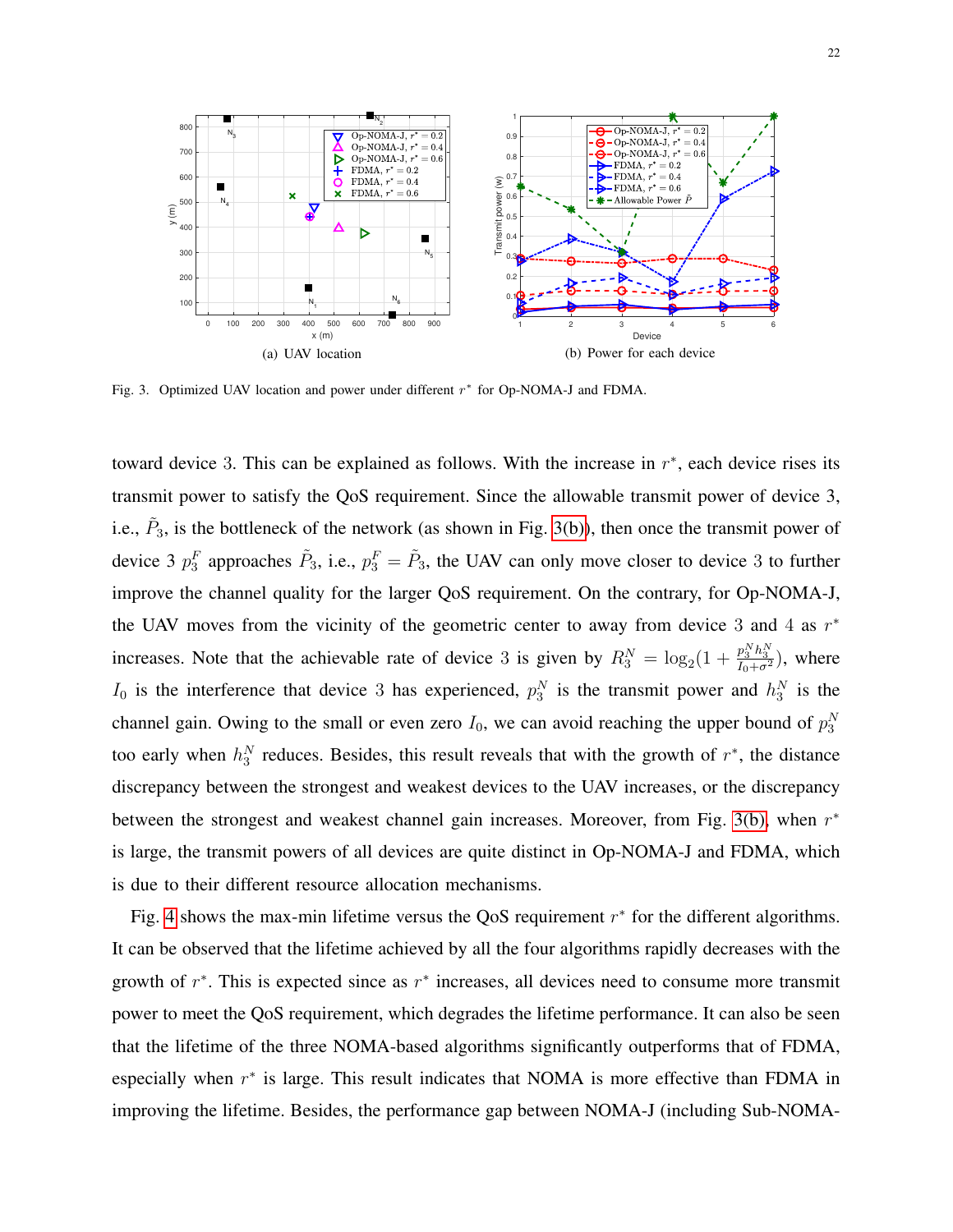

<span id="page-22-0"></span>Fig. 4. Lifetime versus the QoS requirement  $r^*$  for different algorithms.



<span id="page-22-1"></span>Fig. 5. Lifetime versus the interference threshold  $I_{th}$  for different algorithms.

J and Op-NOMA-J ) and NOMA-P becomes larger as  $r^*$  increases, which demonstrates the importance of the joint optimization of the UAV location, transmit power, and decoding order in enhancing lifetime performance.

Fig. [5](#page-22-1) shows the max-min lifetime versus the interference threshold  $I_{th}$  for the different algorithms with  $r^* = 0.4$  bps/Hz. It can be observed that when  $I_{th}$  is very small (e.g.,  $I_{th} \leq$ 22 dBm for the three NOMA-based algorithms and  $I_{th} \leq 23$  dBm for FDMA), the lifetime approaches zero. This is because there exists at least one IoT device whose transmit power cannot satisfy strict probabilistic interference constraints. Furthermore, as  $I_{th}$  increases, the lifetime of all algorithms gradually increases before getting saturation at a sufficiently large  $I_{th}$ . The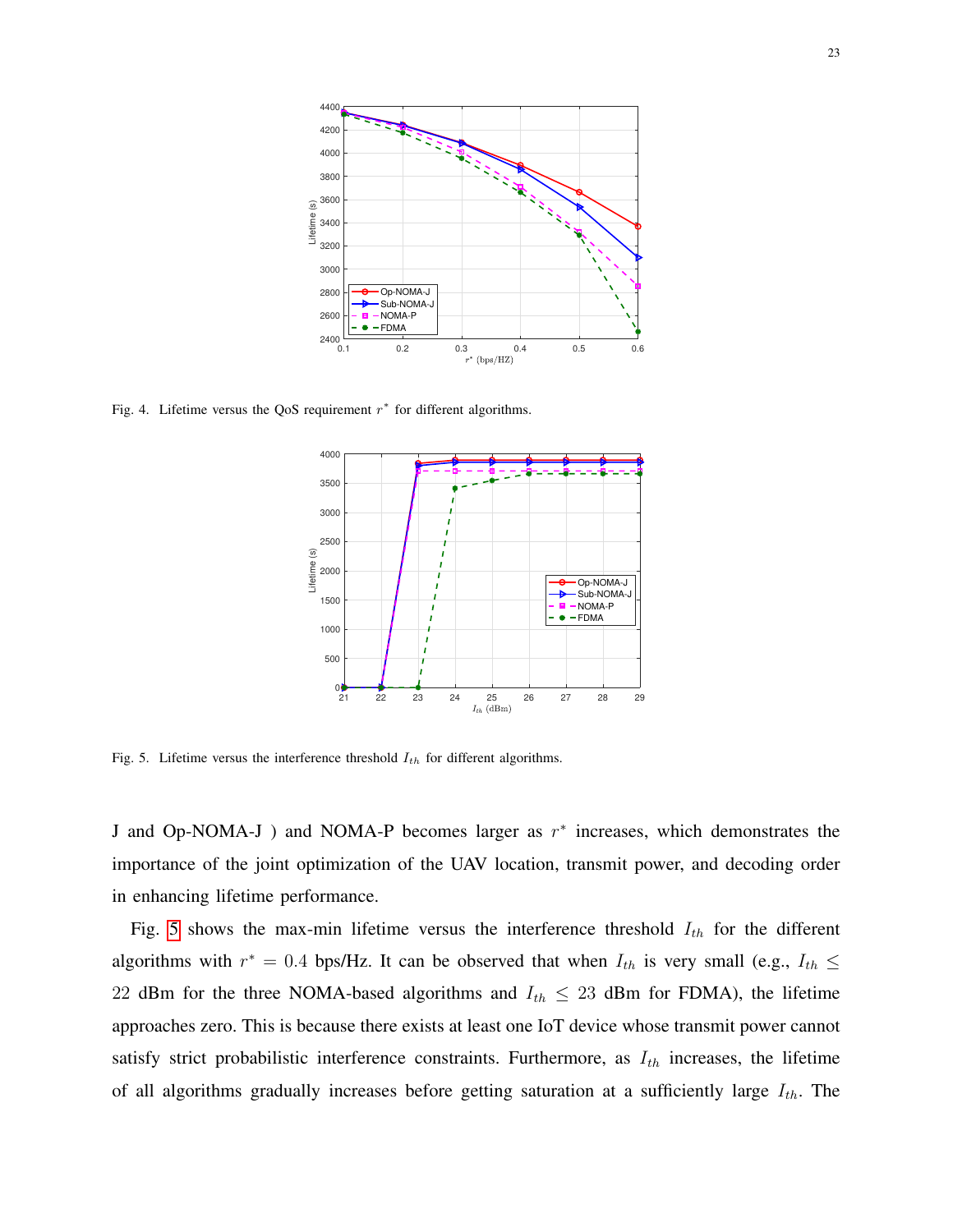

<span id="page-23-1"></span>Fig. 6. Lifetime versus the device number  $K$  for different algorithms.

reason is that when  $I_{th}$  is moderate, the available transmit power increases with the relaxation of interference constraints, which provides higher flexibility in power control to achieve a better max-min lifetime. However, when  $I_{th}$  is sufficiently large, the interference constraints become loose while the power constraints are active by the QoS requirement and the maximum transmit power. Moreover, our proposed NOMA-J outperforms the other algorithms, which also validates the necessity of joint optimization of the UAV location, transmit power, and decoding order.

Fig. [6](#page-23-1) shows the max-min lifetime versus the device number  $K$  for the different algorithms with  $r^* = 0.4$  bps/Hz. It can be observed that as K increases, the performance of FDMA sharply degrades while the three NOMA-based algorithms can maintain acceptable performance. In addition, the lifetime of FDMA is superior to that of NOMA-P when  $K = 2$ . However, with the growth of  $K$ , the performance of NOMA-P will surpass that of FDMA, and the lifetime gap between NOMA-P and FDMA becomes larger. From the figure, the proposed Op-NOMA-J always achieves the highest lifetime, especially when  $K$  is large, which further confirms the performance gain brought by NOMA. Moreover, the performance of Sub-NOMA-J is close to that of Op-NOMA-J when  $K \leq 5$ , and it can still reach more than 99.6% of the optimal performance when  $K = 7$ .

#### VI. CONCLUSION

<span id="page-23-0"></span>In this paper, we study the cognitive NOMA uplink transmission in UAV-enabled IoT networks. Specifically, the minimum lifetime of IoT devices is maximized via jointly optimizing the UAV location, transmit power, and decoding order without violating the QoS and interference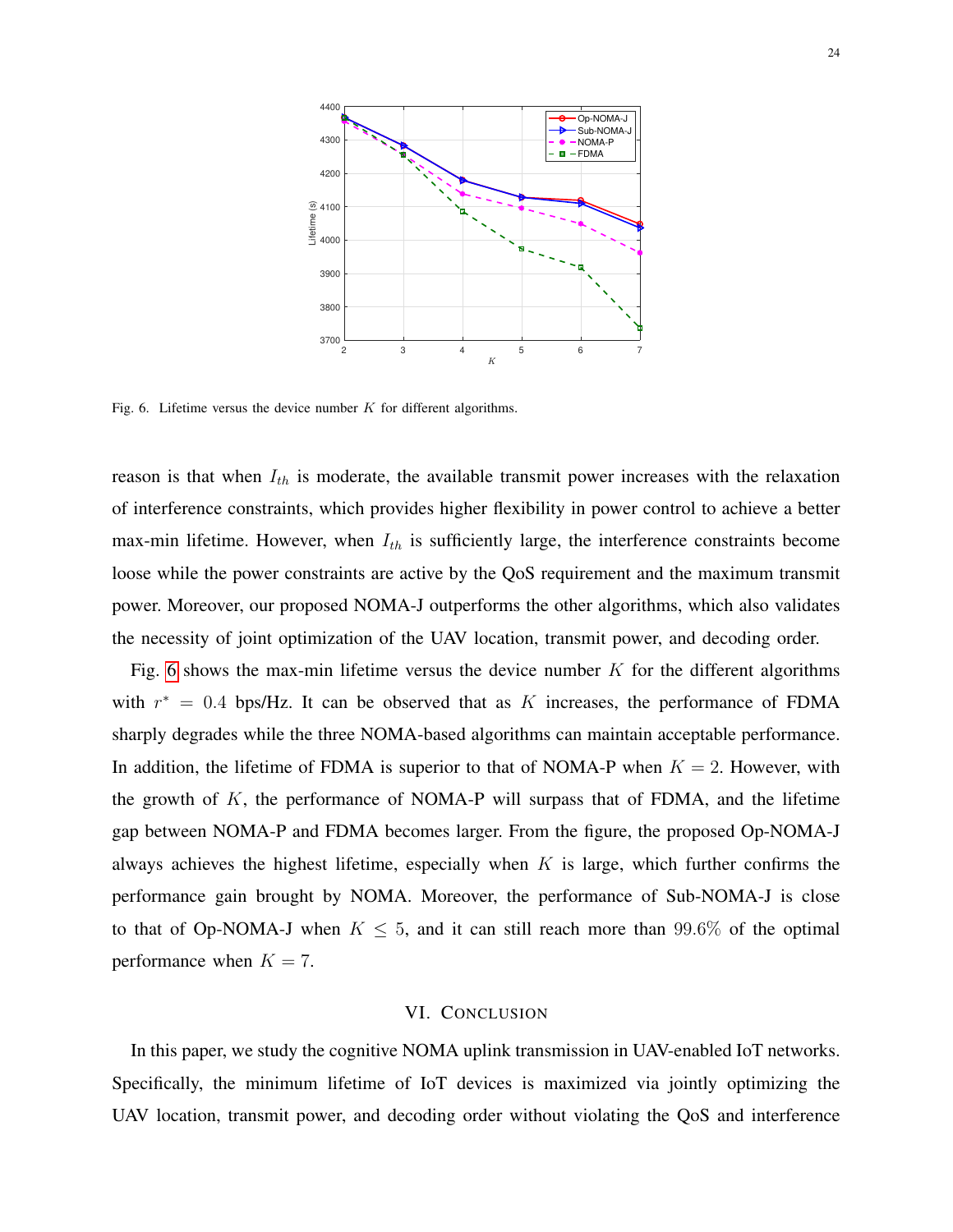constraints with imperfect CSI. Although the formulated problem is non-convex, we solve it optimally via the Lagrange-duality-based algorithm, which entails high computational complexity. Furthermore, by equivalently transforming the original problem into a more tractable form, we propose a low-complexity iterative algorithm by leveraging the SCA technique and penalty method, which offers a sub-optimal solution. Moreover, we also unify two existing decoding order formulations. Numerical results demonstrate the effectiveness of joint UAV location, transmit power, and decoding order optimization. In practice, it is more preferable to use the Lagrangeduality-based algorithm in small-scale networks and to apply the iterative algorithm in large-scale networks. Moreover, future research could focus on extending the problem to more practical scenarios, such as multi-UAV cooperative networks and massive MIMO UAV networks.

# <span id="page-24-0"></span>APPENDIX A

#### PROOF OF LEMMA 1

Define  $\beta_m \triangleq p_m h_m$ . According to [\(17\)](#page-10-7), we have

$$
\beta_m = (2^{r^*} - 1) \left( \sum_{n=m+1}^{K} \beta_n + \sigma^2 \right).
$$
 (39)

Hence,

$$
\beta_m - (2^{r^*} - 1) \beta_{m+1} = (2^{r^*} - 1) \left( \sum_{n=m+2}^K \beta_n + \sigma^2 \right)
$$
  

$$
\stackrel{(a)}{=} \beta_{m+1},
$$
 (40)

where (a) is due to the definition of  $\beta_{m+1}$ . Then, we have

$$
\beta_m = 2^{r^*} \beta_{m+1}.\tag{41}
$$

Therefore,  $\{\beta_m\}_{m=1}^K$  forms a proportional sequence with a common ratio  $2^{-r^*}$ . By referring to the fact that  $\beta_K = (2^{r^*} - 1)\sigma^2$ , we have

$$
\beta_m = (2^{r^*} - 1)\sigma^2 2^{(K-m)r^*}.
$$
\n(42)

Consequently, we have

$$
p_m = \frac{(2^{r^*} - 1)\sigma^2}{h_m} 2^{(K-m)r^*} = c_m (H^2 + ||\mathbf{q} - w_m||^2), \forall m,
$$
  
where  $c_m \triangleq \frac{(2^{r^*} - 1)\sigma^2}{\rho_0} 2^{(K-m)r^*}.$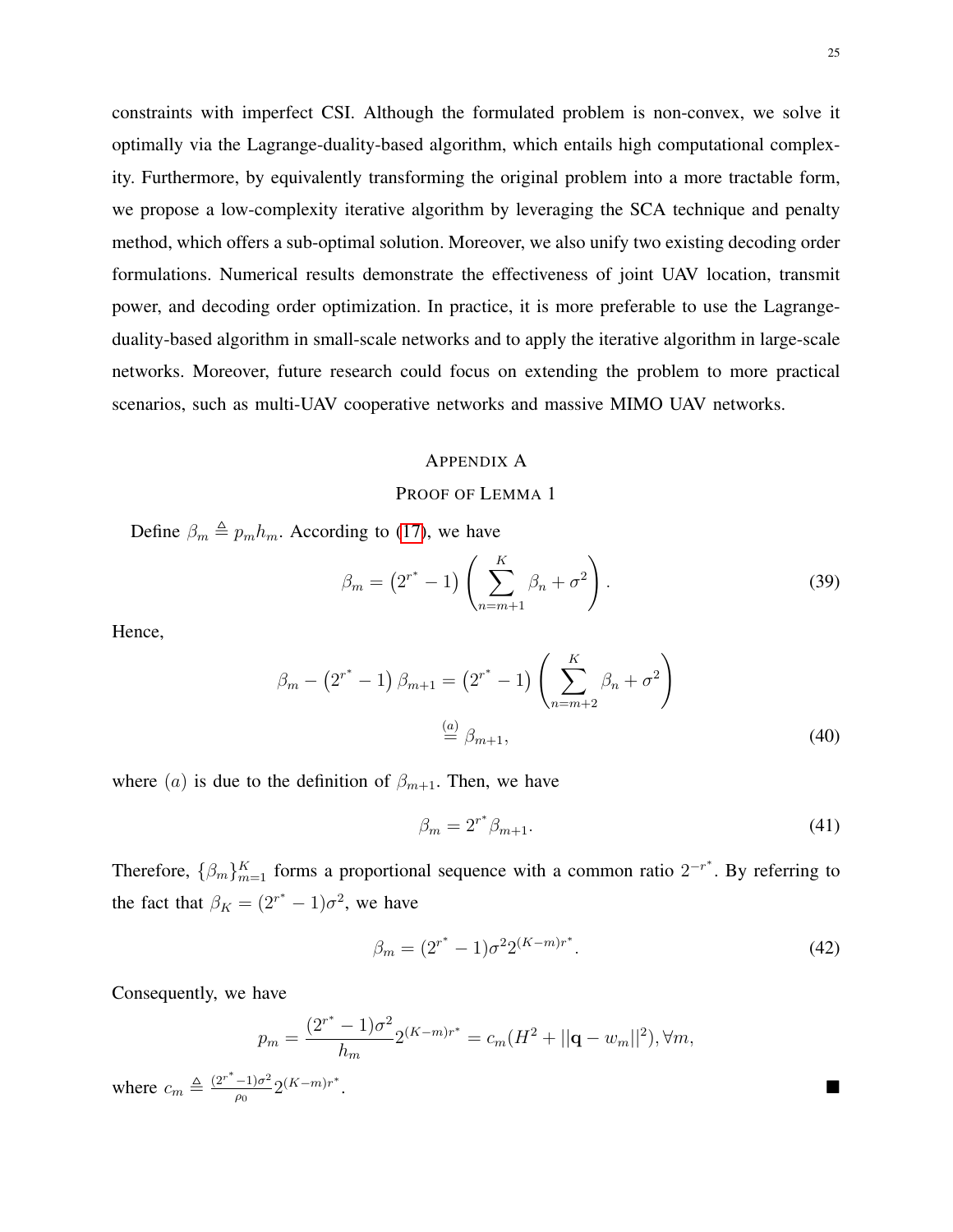#### <span id="page-25-1"></span><span id="page-25-0"></span>APPENDIX B

## PROOF OF PROPOSITION [1](#page-15-6)

To prove proposition [1,](#page-15-6) we need the following Lemmas. We first define an intermediate variable  $X_k \triangleq \sum_{j=1}^K \alpha_{k,j}$ , whose property is given in Lemma [3.](#page-25-1)

*Lemma 3:* For any  $k \neq i$ , we have  $|X_k - X_i| \neq 0$ .

*Proof 7:* First, for  $\forall k \neq i$ , we have

$$
X_k - X_i = \sum_{j=1}^K \alpha_{k,j} - \sum_{j=1}^K \alpha_{i,j}
$$
  
=  $\alpha_{k,i} - \alpha_{i,k} + \sum_{j=1, j \neq k,i}^K (\alpha_{k,j} - \alpha_{i,j}),$  (43)

Due to constraints [\(24e\)](#page-14-0) and [\(24g\)](#page-14-2), we must have  $\alpha_{k,i} \neq \alpha_{i,k}$ . We will discuss the following two cases.

*a)*  $\alpha_{k,i} = 0, \alpha_{i,k} = 1$ : Referring to the fact that  $\alpha_{i,j} = 1 - \alpha_{j,i}$  and constraint [\(24h\)](#page-14-1), we have

$$
\alpha_{k,j} - \alpha_{i,j} = \alpha_{k,j} + \alpha_{j,i} - 1 \le \alpha_{k,i} = 0 \tag{44}
$$

Notice that in this case,  $\alpha_{k,i} - \alpha_{i,k} = -1$ , we have  $X_k - X_i \leq -1$ .

*b)*  $\alpha_{k,i} = 1, \alpha_{i,k} = 0$ : Since constraints [\(24h\)](#page-14-1) holds for  $\forall k, i, j$ , by exchanging the index of i and j in  $(24h)$ , we have

$$
\alpha_{k,i} + \alpha_{i,j} - 1 \le \alpha_{k,j}.\tag{45}
$$

This leads to

$$
\alpha_{k,j} - \alpha_{i,j} \ge \alpha_{k,i} - 1 = -\alpha_{i,k} = 0. \tag{46}
$$

In this case,  $\alpha_{k,i} - \alpha_{i,k} = 1$  holds. Thus, we have  $X_k - X_i \geq 1$ .

Based on the above two cases, we conclude that

$$
|X_k - X_i| \ge 1, \forall k \ne i,
$$
\n<sup>(47)</sup>

which completes the proof.

<span id="page-25-2"></span>*Lemma 4:* Define  $\alpha_{f(k),f(j)}^s = \alpha_{k,j}$  with  $f(k) \triangleq K - \sum_{j=1}^K \alpha_{k,j}$ . If  $\alpha$  satisfied constraints  $(24e)-(24h)$  $(24e)-(24h)$  $(24e)-(24h)$ , then we have

$$
\alpha_{f(k),f(j)}^s = \begin{cases} 1, & \forall f(k) < f(j), \\ 0, & otherwise. \end{cases} \forall k, j.
$$
 (48)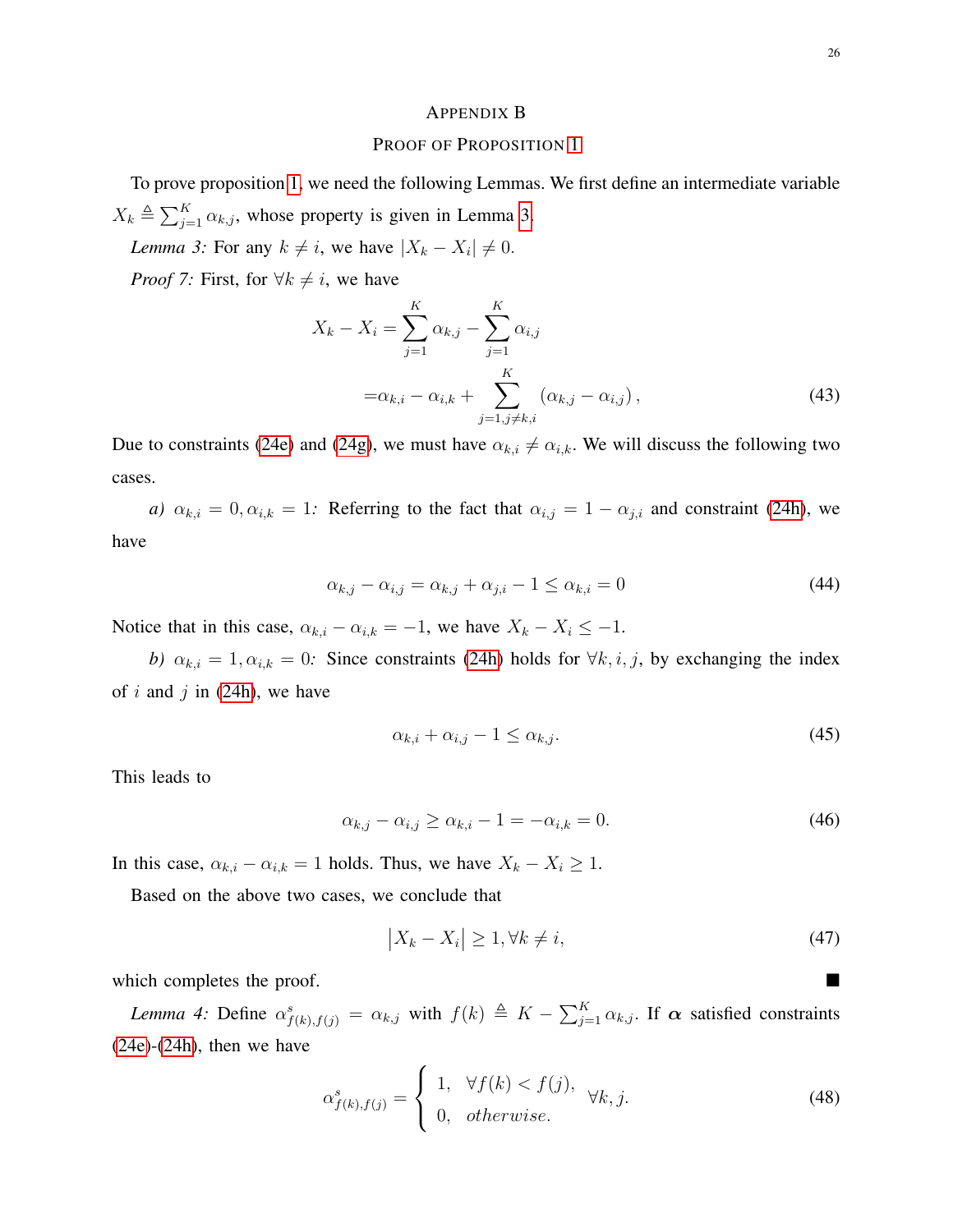*Proof 8:* Note that  $X_k \in \{0, 1, \dots, K - 1\}$  since  $\alpha_{k,j} \in \{0, 1\}$ . By Lemma [3,](#page-25-1) we have  $|X_k - X_i| \neq 0, \forall k \neq i$ , then one can easily see that elements in  $\{X_k\}_{k=1}^K$  correspond to  $\{0, 1, \dots, K - 1\}$  in a one-to-one manner. Therefore, by mapping k to  $f(k)$ , we can establish a new set  $\mathbf{X}^s \triangleq \{X^s_{f(k)}\}_{f(k)=1}^K$  with

<span id="page-26-1"></span><span id="page-26-0"></span>
$$
X_{f(k)}^s = K - f(k). \tag{49}
$$

Note that  $X_k = X_{f(k)}^s$ , we have  $X_k = X_{f(k)}^s = K - f(k)$ , which also determines the definition of  $f(k)$ , i.e.,  $f(k) = K - X_k = K - \sum_{j=1}^{K} \alpha_{k,j}$ .

Then, by letting  $\alpha_{f(k),f(j)}^s = \alpha_{k,j}$ , we can obtain a new sequence  $\alpha^s \triangleq {\alpha_{f(k),f(j)}^s, k, j \in \mathcal{K}}$ . In the following, we will give the closed-form expression of  $\alpha^s$ . Note that  $\alpha^s$  also meets constraints [\(24e\)](#page-14-0)-[\(24h\)](#page-14-1) and

$$
X_{f(k)}^s = X_k = \sum_{j=1}^K \alpha_{k,j} = \sum_{j=1}^K \alpha_{f(k),f(j)}^s = \sum_{f(j)=1}^K \alpha_{f(k),f(j)}^s.
$$
 (50)

Combining [\(49\)](#page-26-0) and [\(50\)](#page-26-1), we obtain

$$
\sum_{f(j)=1}^{K} \alpha_{f(k),f(j)}^{s} = K - f(k), \forall k.
$$
\n(51)

Then, when  $f(k) = 1$ , we have  $\sum_{f(j) \neq 1}^{K} \alpha_{1,f(j)}^s = K - 1$  owing to  $\alpha_{1,1}^s = 0$ , which means

<span id="page-26-2"></span>
$$
\alpha_{1,f(j)}^s = 1, \forall f(j) > 1.
$$
\n(52)

Substituting [\(52\)](#page-26-2) into constraints [\(24h\)](#page-14-1), we have

<span id="page-26-3"></span>
$$
\alpha_{f(j),1}^s = 0, \forall f(j) > 1.
$$
\n(53)

Subsequently, when  $f(k) = 2$ , we have  $\sum_{f(j)\neq 2}^{K} \alpha_{2,f(j)}^s = K - 2$ . Owing to  $\alpha_{2,2}^s = 0$  and  $\alpha_{2,1}^s = 0$ from equation [\(53\)](#page-26-3), we have

$$
\alpha_{2,f(j)}^s = 1, \forall f(j) > 2. \tag{54}
$$

Similarly, we have

<span id="page-26-4"></span>
$$
\alpha_{f(j),2}^s = 0, \forall f(j) \ge 2. \tag{55}
$$

By successively doing the same operations for  $f(k) \geq 3$ , we have

$$
\alpha_{f(k), f(j)}^s = 1, \forall f(k) < f(j). \tag{56}
$$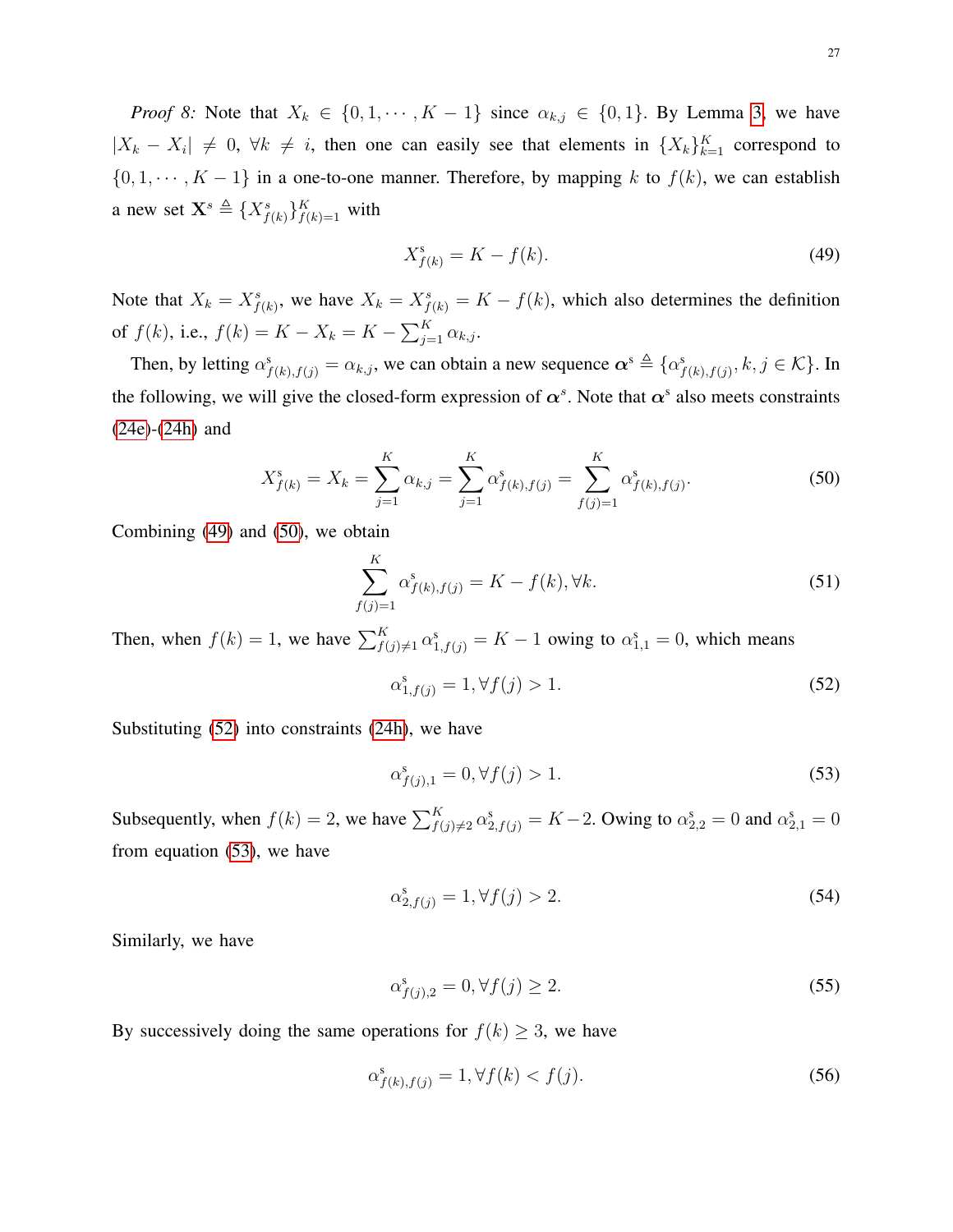$$
\alpha_{f(k),f(j)}^s = \begin{cases} 1, & \text{if } f(k) < f(j), \\ 0, & \text{otherwise,} \end{cases} \quad \forall k, j,
$$
\n
$$
\tag{57}
$$

which completes the proof.

Based on Lemma [3](#page-25-1) and [4,](#page-25-2) we start to prove Proposition [1.](#page-15-6) Define  $p_{f(k)}^s = p_k$ ,  $h_{f(k)}^s = h_k$ ,  $\forall k$ . Constraints [\(24d\)](#page-14-4) can be rewritten as

$$
r^* \le \log_2 \left( 1 + \frac{p_k h_k}{\sum_{j=1, j \neq k}^K \alpha_{k,j} p_j h_j + \sigma^2} \right)
$$
  
=  $\log_2 \left( 1 + \frac{p_k h_k}{\sum_{j=1, f(j) \neq f(k)}^K \alpha_{f(k), f(j)}^s p_{f(j)}^s h_{f(j)}^s + \sigma^2} \right)$   
=  $\log_2 \left( 1 + \frac{p_k h_k}{\sum_{f(j)=f(k)+1}^K p_{f(j)}^s h_{f(j)}^s + \sigma^2} \right)$   
=  $\log_2 \left( 1 + \frac{p_k h_k}{\sum_{f(j)=f(k)+1}^K p_j h_j + \sigma^2} \right).$  (58)

# <span id="page-27-0"></span>APPENDIX C

## PROOF OF PROPOSITION [2](#page-15-2)

We will show that  $\{\pi', p'(\pi), q\}$  is a feasible solution to problem [\(11\)](#page-9-3) by proving that it meets constraints [\(8d\)](#page-8-2), [\(10\)](#page-9-1) and [\(11c\)](#page-9-4). To this end, set  $\pi'(m) = f^{-1}(m) = k$  and  $\pi'(n) = f^{-1}(n) = j$ . Since  $\{\alpha, p, q\}$  is feasible to problem [\(24\)](#page-14-3), we have

$$
r^* \le \log_2 \left( 1 + \frac{p_k h_k}{\sum_{f(j)=f(k)+1}^K p_j h_j + \sigma^2} \right)
$$
  
= 
$$
\log_2 \left( 1 + \frac{p'_{\pi'(m)} h'_{\pi'(m)}}{\sum_{n=m+1}^K p'_{\pi'(n)} h'_{\pi'(n)} + \sigma^2} \right),
$$
 (59)

$$
= \log_2 \left( 1 + \frac{p_k h_k}{\sum_{f(j)=f(k)+1}^{K} p_j h_j + \sigma^2} \right)
$$
(60)

where we define  $h'_{\pi'(m)} = h_k$ . Thus,  $\{\pi', \mathbf{p}', \mathbf{q}\}\$  meets constraints [\(8d\)](#page-8-2).

Secondly, we will consider constraints [\(10\)](#page-9-1). Define  $d_{f(k)}^s = d_k$ . Recall the fact that

$$
\alpha_{k,j} = \begin{cases}\n0, & \text{if } d_k > d_j, \\
1, & \text{if } d_k < d_j, \\
0 \text{ or } 1, & \text{if } d_k = d_j,\n\end{cases} \quad \forall k \neq j,
$$
\n(61)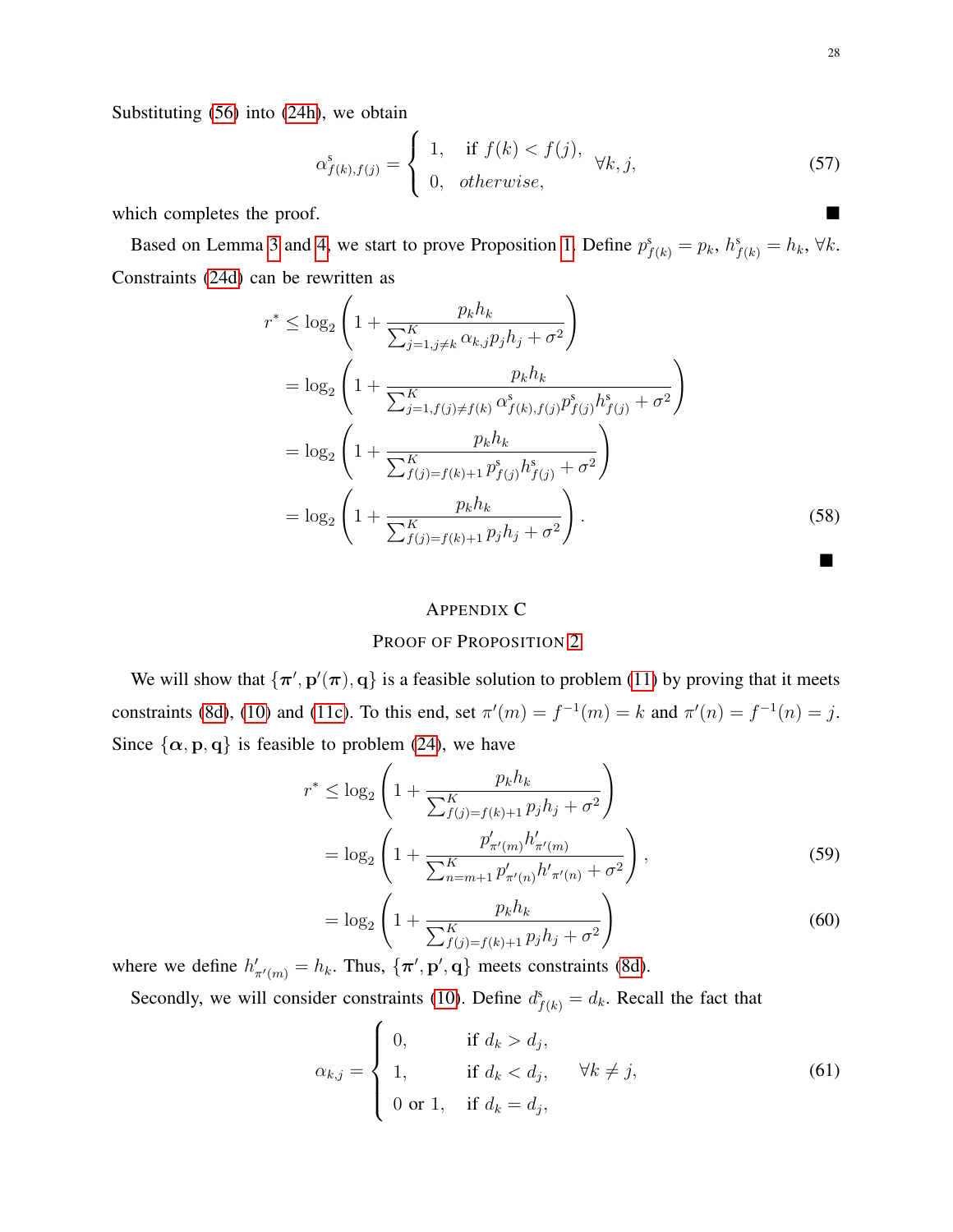which indicates

$$
(2\alpha_{k,j} - 1)(d_k - d_j) + |d_k - d_j| = 0.
$$
\n(62)

Then, we obtain

$$
(2\alpha_{f(k),f(j)}^s - 1)(d_{f(k)}^s - d_{f(j)}^s) + |d_{f(k)}^s - d_{f(j)}^s| = 0.
$$
\n(63)

If  $f(k) < f(j)$ , we can find  $\alpha_{f(k),f(j)}^s = 1$  from Lemma [4,](#page-25-2) which leads to

$$
d_{f(k)}^s - d_{f(j)}^s + |d_{f(k)}^s - d_{f(j)}^s| = 0, \forall f(k) < f(j),\tag{64}
$$

or equivalently,

$$
d_{f(k)}^s \le d_{f(j)}^s, \forall f(k) < f(j). \tag{65}
$$

In other words,

$$
d_k \le d_j, \forall f(k) < f(j). \tag{66}
$$

Furthermore, referring to the fact that  $d'_{\pi'(m)} = d_k$  and  $d'_{\pi'(n)} = d_j$ , it follows

$$
d'_{\pi'(m)} \le d'_{\pi'(n)}, \forall m < n,\tag{67}
$$

which indicates that  $\{\pi', p', q\}$  meets constraints [\(10\)](#page-9-1).

Thirdly, it is obvious that  $\{\pi', p', q\}$  satisfies constraints (12c). In summary,  $\{\pi', p', q\}$  is a feasible solution to problem [\(11\)](#page-9-3). Furthermore, define  $\bar{L}_1$  and  $\bar{L}_2$  as the objective value of problem [\(11\)](#page-9-3) obtained at  $\{\pi', \mathbf{p}', \mathbf{q}\}\$  and that of problem [\(24\)](#page-14-3) obtained at  $\{\alpha, \mathbf{p}, \mathbf{q}\}\$ . It is obvious that  $\overline{L}_1$ and  $\bar{L}_2$  only depend on  $\{p'_{\pi'(m)}, E_{\pi'(m)}\}$  and  $\{p_k, E_k\}$ , respectively. Since the same elements are arranged in different orders for p and p', we have  $\bar{L}_1 = \bar{L}$ <sup>2</sup>.

# <span id="page-28-0"></span>APPENDIX D

# PROOF OF LEMMA 5

We will show that  $\{\tilde{\alpha}, \tilde{p}, q\}$  is a feasible solution of problem [\(24\)](#page-14-3) by proving that it meets constraints [\(24c\)](#page-14-6)-[\(24h\)](#page-14-1). To see this, set  $\pi(m) = k$ ,  $\pi(n) = j$  and  $\pi(l) = i$ .

First, since  $\{\pi, p, q\}$  is feasible to problem [\(24d\)](#page-14-4), we have

$$
r^* \leq \log_2 \left( 1 + \frac{p_{\pi(m)} h_{\pi(m)}}{\sum_{n=m+1}^K p_{\pi(n)} h_{\pi(n)} + \sigma^2} \right)
$$
  
=  $\log_2 \left( 1 + \frac{p_{\pi(m)} h_{\pi(m)}}{\sum_{m=1, m \neq n}^K \tilde{\alpha}_{\pi(m), \pi(n)} p_{\pi(n)} h_{\pi(n)} + \sigma^2} \right),$   
=  $\log_2 \left( 1 + \frac{\tilde{p}_k \tilde{h}_k}{\sum_{j=1, j \neq k}^K \tilde{\alpha}_{k, j} p_j h_j + \sigma^2} \right),$  (68)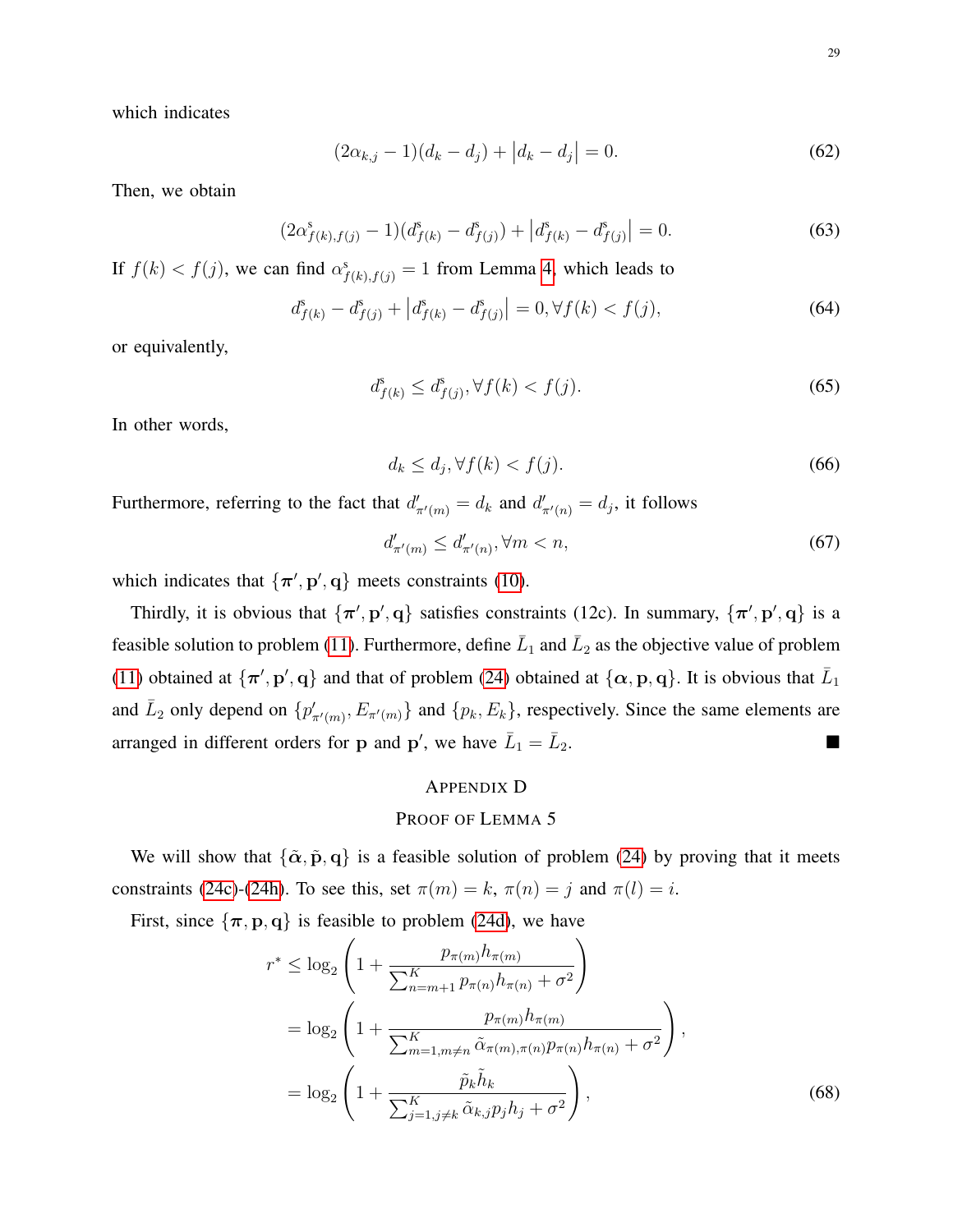where we define  $\tilde{h}_k = h_{\pi(m)}$ . Thus,  $\{\tilde{\alpha}, \tilde{\mathbf{p}}, \mathbf{q}\}\$  meets constraints [\(24d\)](#page-14-4).

Secondly, we discuss constraints [\(24h\)](#page-14-1) in the following four cases.

*a)*  $m < n < l$ : In this case, we have  $\tilde{\alpha}_{\pi(m),\pi(n)} = 1$ ,  $\tilde{\alpha}_{\pi(n),\pi(l)} = 1$  and  $\tilde{\alpha}_{\pi(m),\pi(l)} = 1$  such that  $\tilde{\alpha}_{\pi(m),\pi(n)} + \tilde{\alpha}_{\pi(n),\pi(l)} - 1 = \tilde{\alpha}_{\pi(m),\pi(l)}$ .

*b)*  $l < n < m$ : In this case, we obtain  $\tilde{\alpha}_{\pi(m),\pi(n)} = 0$ ,  $\tilde{\alpha}_{\pi(n),\pi(l)} = 0$  and  $\tilde{\alpha}_{\pi(m),\pi(l)} = 0$  and then  $\tilde{\alpha}_{\pi(m),\pi(n)} + \tilde{\alpha}_{\pi(n),\pi(l)} - 1 < \tilde{\alpha}_{\pi(m),\pi(l)}$ .p

*c)*  $n < l, n < m$ : In this case, we have  $\tilde{\alpha}_{\pi(n),\pi(l)} = 0$  and  $\tilde{\alpha}_{\pi(n),\pi(l)} = 1$  such that  $\tilde{\alpha}_{\pi(m),\pi(n)} +$  $\tilde{\alpha}_{\pi(n),\pi(l)} - 1 \leq \tilde{\alpha}_{\pi(m),\pi(l)}$  due to  $\tilde{\alpha}_{\pi(m),\pi(l)} \geq 0$ .

*d)*  $n > l, n > m$ : In this case, it has  $\tilde{\alpha}_{\pi(m), \pi(n)} = 1$  and  $\tilde{\alpha}_{\pi(n), \pi(l)} = 0$ . Hence,  $\tilde{\alpha}_{\pi(m), \pi(n)} +$  $\tilde{\alpha}_{\pi(n),\pi(l)} - 1 \leq \tilde{\alpha}_{\pi(m),\pi(l)}.$ 

Based on the above four cases, we conclude  $\{\tilde{\alpha}, \tilde{p}, q\}$  meets [\(24h\)](#page-14-1).

Thirdly, we come to constraints [\(24e\)](#page-14-0). Since  $\tilde{\alpha}$  always meets constraints (24e) when  $d_{\pi(m)} =$  $d_{\pi(n)}$ , we only need to focus on when  $d_{\pi(m)} \neq d_{\pi(n)}$  in the following. Based on the definition of  $\tilde{\alpha}_{\pi(m),\pi(n)}$ , we have

$$
\tilde{\alpha}_{\pi(m),\pi(n)} = \frac{1}{2} \left( \frac{|n-m|}{n-m} + 1 \right), \forall n \neq m.
$$
\n(69)

Referring to the fact that  $d_{\pi(1)} \leq d_{\pi(2)} \leq \cdots \leq d_{\pi(K)}$ , we have

<span id="page-29-1"></span><span id="page-29-0"></span>
$$
\begin{cases} d_{\pi(m)} \leq d_{\pi(n)}, & \text{if } m < n, \\ d_{\pi(m)} \geq d_{\pi(n)}, & \text{if } m > n. \end{cases} \tag{70}
$$

Thus, we have

$$
\frac{|n-m|}{n-m} = \frac{|d_{\pi(n)} - d_{\pi(m)}|}{d_{\pi(n)} - d_{\pi(m)}}, \forall n, m \in \mathcal{M}_1,
$$
\n(71)

where  $\mathcal{M}_1 \triangleq \{(n,m)|d_{\pi(m)} \neq d_{\pi(n)}, n \neq m\}$ . Substituting [\(71\)](#page-29-0) into [\(69\)](#page-29-1), we have

$$
\tilde{\alpha}_{\pi(m),\pi(n)} = \frac{1}{2} \left( \frac{|d_{\pi(n)} - d_{\pi(m)}|}{d_{\pi(n)} - d_{\pi(m)}} + 1 \right), \forall n, m \in \mathcal{M}_1.
$$
\n(72)

This indicates

$$
\tilde{\alpha}_{\pi(m),\pi(n)} = \begin{cases}\n0, & \text{if } d_{\pi(m)} > d_{\pi(n)}, \\
1, & \text{if } d_{\pi(m)} < d_{\pi(n)}.\n\end{cases} \forall n, m \in \mathcal{M}_1,\n\tag{73}
$$

Hence,  $\{\tilde{\alpha}, \tilde{p}, q\}$  meets constraints [\(24e\)](#page-14-0).

Finally, it is obvious that  $\{\tilde{\alpha}, \tilde{p}, q\}$  meets constraints [\(24c\)](#page-14-6), [\(24f\)](#page-14-7) and [\(24g\)](#page-14-2). In summary,  $\{\tilde{\alpha}, \tilde{p}, q\}$  is a feasible solution to problem [\(24\)](#page-14-3).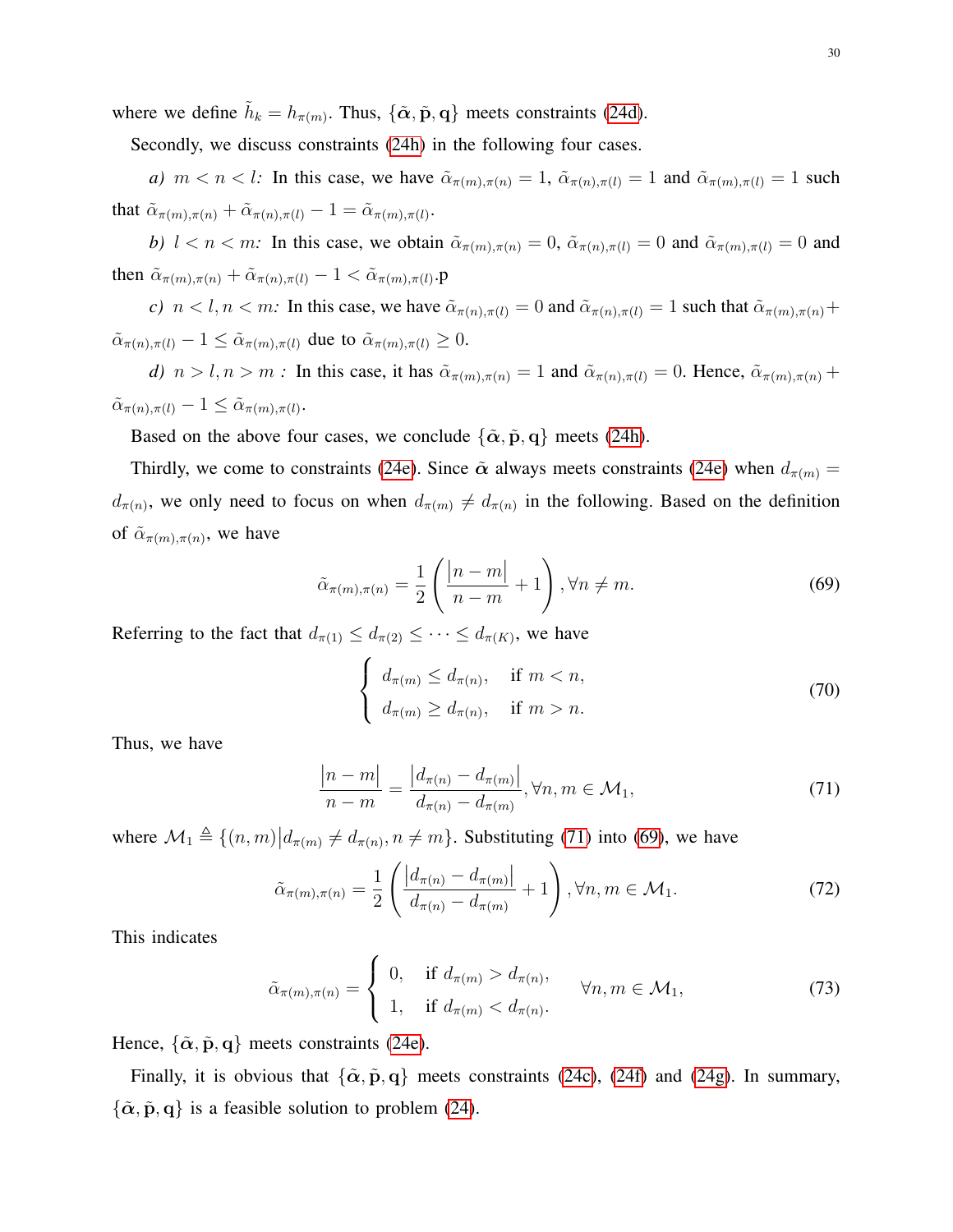Furthermore, define  $\hat{L}_1$  and  $\hat{L}_2$  as the objective value of problem [\(11\)](#page-9-3) obtained at  $\{\boldsymbol{\pi}, \mathbf{p}, \mathbf{q}\}$ and that of problem [\(24\)](#page-14-3) obtained at  $\{\tilde{\alpha}, \tilde{p}, q\}$ . For the same reason in Appendix C, we have  $\hat{L}_1 = \hat{L}$ <sup>2</sup>.

#### **REFERENCES**

- <span id="page-30-0"></span>[1] A. Zanella, N. Bui, A. Castellani, L. Vangelista, and M. Zorzi, "Internet of things for smart cities," *IEEE Internet Things J.*, vol. 1, no. 1, pp. 22–32, Feb. 2014.
- <span id="page-30-1"></span>[2] M. M. Islam, A. Rahaman, and M. R. Islam, "Development of smart healthcare monitoring system in IoT environment," *SN computer science*, vol. 1, pp. 1–11, May 2020.
- <span id="page-30-2"></span>[3] X. Huang, T. Han, and N. Ansari, "On green-energy-powered cognitive radio networks," *IEEE Commun. Surveys Tuts.*, vol. 17, no. 2, pp. 827–842, 2nd Quart. 2015.
- <span id="page-30-3"></span>[4] X. Xu, W. Yang, Y. Cai, and S. Jin, "On the secure spectral-energy efficiency tradeoff in random cognitive radio networks," *IEEE Jour. Sel. Areas Commun.*, vol. 34, no. 10, pp. 2706–2722, Oct. 2016.
- <span id="page-30-4"></span>[5] O. Maraqa, A. S. Rajasekaran, S. Al-Ahmadi, H. Yanikomeroglu, and S. M. Sait, "A survey of rate-optimal power domain NOMA with enabling technologies of future wireless networks," *IEEE Commun. Surveys Tuts.*, vol. 22, no. 4, pp. 2192– 2235, Sep. 2020.
- <span id="page-30-5"></span>[6] L. Dai, B. Wang, Z. Ding, Z. Wang, S. Chen, and L. Hanzo, "A survey of non-orthogonal multiple access for 5G," *IEEE Commun. Surveys Tuts.*, vol. 20, no. 3, pp. 2294–2323, May 2018.
- <span id="page-30-6"></span>[7] Q. Wu and R. Zhang, "Common throughput maximization in UAV-enabled OFDMA systems with delay consideration," *IEEE Trans. Commun.*, vol. 66, no. 12, pp. 6614–6627, Dec. 2018.
- <span id="page-30-10"></span>[8] C. Zhan, Y. Zeng, and R. Zhang, "Energy-efficient data collection in UAV enabled wireless sensor network," *IEEE Wireless Commun. Lett.*, vol. 7, no. 3, pp. 328–331, Jun. 2017.
- <span id="page-30-7"></span>[9] Y. Cai, Z. Wei, R. Li, D. W. K. Ng, and J. Yuan, "Joint trajectory and resource allocation design for energy-efficient secure UAV communication systems," *IEEE Trans. Commun.*, vol. 68, no. 7, pp. 4536–4553, Mar. 2020.
- <span id="page-30-8"></span>[10] D.-H. Tran, V.-D. Nguyen, S. Chatzinotas, T. X. Vu, and B. Ottersten, "UAV relay-assisted emergency communications in IoT networks: Resource allocation and trajectory optimization," *IEEE Trans. Wireless Commun.*, pp. 1–1, 2021.
- <span id="page-30-9"></span>[11] G. Zhang, X. Ou, M. Cui, Q. Wu, S. Ma, and W. Chen, "Cooperative UAV enabled relaying systems: Joint trajectory and transmit power optimization," *IEEE Trans. Green Commun. Netw.*, pp. 1–1, 2021.
- <span id="page-30-11"></span>[12] H. Li and X. Zhao, "Throughput maximization with energy harvesting in UAV-assisted cognitive mobile relay networks," *IEEE Trans. Cogn. Commun. Netw.*, vol. 7, no. 1, pp. 197–209, Mar. 2021.
- [13] B. Ji, Y. Li, D. Cao, C. Li, S. Mumtaz, and D. Wang, "Secrecy performance analysis of UAV assisted relay transmission for cognitive network with energy harvesting," *IEEE Trans. Veh. Technol.*, vol. 69, no. 7, pp. 7404–7415, Jul. 2020.
- <span id="page-30-12"></span>[14] P. X. Nguyen, V.-D. Nguyen, H. V. Nguyen, and O.-S. Shin, "UAV-assisted secure communications in terrestrial cognitive radio networks: Joint power control and 3D trajectory optimization," *IEEE Trans. Veh. Technol.*, vol. 70, no. 4, pp. 3298– 3313, Apr. 2021.
- <span id="page-30-13"></span>[15] Y. Huang, W. Mei, J. Xu, L. Qiu, and R. Zhang, "Cognitive UAV communication via joint maneuver and power control," *IEEE Trans. Wireless Commun.*, vol. 67, no. 11, pp. 7872–7888, Nov. 2019.
- [16] B. Liu, Y. Wan, F. Zhou, Q. Wu, and R. Q. Hu, "Robust trajectory and beamforming design for cognitive MISO UAV networks," *IEEE Wireless Commun. Lett.*, vol. 10, no. 2, pp. 396–400, Feb. 2021.
- <span id="page-30-14"></span>[17] Z. Chu, W. Hao, P. Xiao, and J. Shi, "UAV assisted spectrum sharing ultra-reliable and low-latency communications," in *Proc. IEEE GLOBECOM*, 2019, pp. 1–6.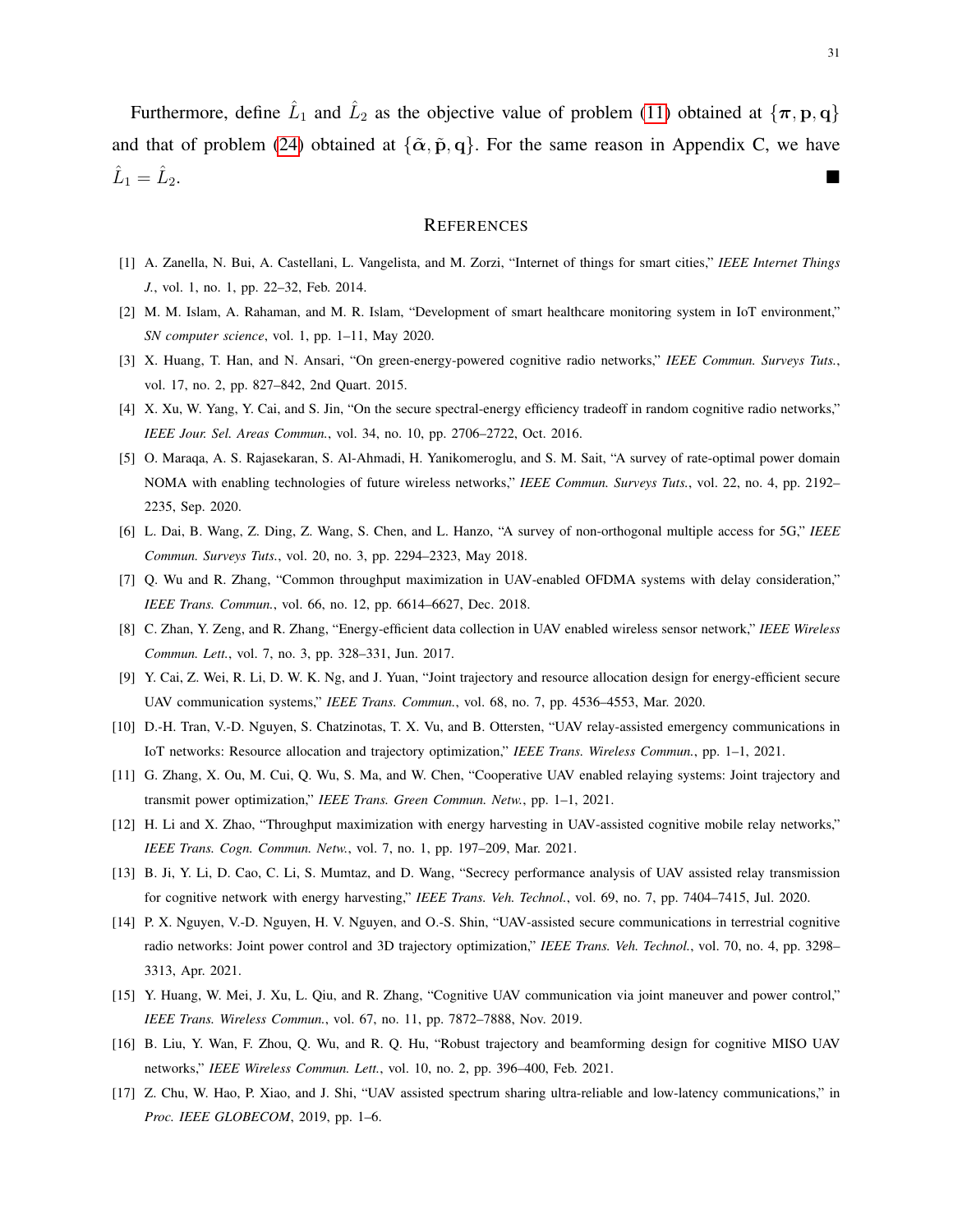- <span id="page-31-0"></span>[18] W. Chen, S. Zhao, R. Zhang, Y. Chen, and L. Yang, "UAV-assisted data collection with nonorthogonal multiple access," *IEEE Internet Things J.*, vol. 8, no. 1, pp. 501–511, Jan. 2021.
- [19] D. Zhai, H. Li, X. Tang, R. Zhang, Z. Ding, and F. R. Yu, "Height optimization and resource allocation for NOMA enhanced UAV-aided relay networks," *IEEE Trans. Commun.*, vol. 69, no. 2, pp. 962–975, Feb. 2021.
- [20] B. Hu, L. Wang, S. Chen, J. Cui, and L. Chen, "An uplink throughput optimization scheme for UAV-enabled urban emergency communications," *IEEE Internet Things J.*, pp. 1–1, 2021.
- [21] R. Zhang, X. Pang, J. Tang, Y. Chen, N. Zhao, and X. Wang, "Joint location and transmit power optimization for NOMA-UAV networks via updating decoding order," *IEEE Wireless Commun. Lett.*, vol. 10, no. 1, pp. 136–140, Jan. 2021.
- <span id="page-31-1"></span>[22] D. Hu, Q. Zhang, Q. Li, and J. Qin, "Joint position, decoding order, and power allocation optimization in UAV-based NOMA downlink communications," *IEEE Syst. J.*, vol. 14, no. 2, pp. 2949–2960, Jun. 2020.
- <span id="page-31-2"></span>[23] M.-J. Youssef, J. Farah, C. A. Nour, and C. Douillard, "Full-duplex and backhaul-constrained UAV-enabled networks using NOMA," *IEEE Trans. Veh. Technol.*, vol. 69, no. 9, pp. 9667–9681, Jun. 2020.
- <span id="page-31-3"></span>[24] Y. Li, H. Zhang, K. Long, C. Jiang, and M. Guizani, "Joint resource allocation and trajectory optimization with QoS in UAV-based NOMA wireless networks," *IEEE Trans. Wireless Commun.*, pp. 1–1, 2021.
- <span id="page-31-4"></span>[25] R. Tang, J. Cheng, and Z. Cao, "Joint placement design, admission control, and power allocation for NOMA-based UAV systems," *IEEE Wireless Commun. Lett.*, vol. 9, no. 3, pp. 385–388, Dec. 2020.
- <span id="page-31-5"></span>[26] N. Tang, H. Tang, B. Li, and X. Yuan, "Cognitive NOMA for UAV-enabled secure communications: Joint 3D trajectory design and power allocation," *IEEE Access*, vol. 8, pp. 159 965–159 978, Sep. 2020.
- <span id="page-31-7"></span>[27] N. Zhao, Y. Li, S. Zhang, Y. Chen, W. Lu, J. Wang, and X. Wang, "Security enhancement for NOMA-UAV networks," *IEEE Trans. Veh. Technol.*, vol. 69, no. 4, pp. 3994–4005, Feb. 2020.
- <span id="page-31-6"></span>[28] W. Wang, J. Tang, N. Zhao, X. Liu, X. Y. Zhang, Y. Chen, and Y. Qian, "Joint precoding optimization for secure SWIPT in UAV-aided NOMA networks," *IEEE Trans. Commun.*, vol. 68, no. 8, pp. 5028–5040, Aug. 2020.
- <span id="page-31-8"></span>[29] H. Shakhatreh, A. Khreishah, and B. Ji, "UAVs to the rescue: Prolonging the lifetime of wireless devices under disaster situations," *IEEE Trans. Green Commun. Netw.*, vol. 3, no. 4, pp. 942–954, Dec. 2019.
- <span id="page-31-9"></span>[30] K. Chen, T. Chang, and T. Lee, "Lifetime maximization for uplink transmission in UAV-enabled wireless networks," in *Proc. IEEE WCNC*, Apr. 2019, pp. 1–6.
- <span id="page-31-10"></span>[31] R. Ma, R. Wang, G. Liu, W. Meng, and X. Liu, "UAV-aided cooperative data collection scheme for ocean monitoring networks," *IEEE Internet Things J.*, vol. 8, no. 17, pp. 13 222–13 236, Mar. 2021.
- <span id="page-31-11"></span>[32] J. Zhang, L. Zhu, Z. Xiao, X. Cao, D. O. Wu, and X.-G. Xia, "Optimal and sub-optimal uplink NOMA: Joint user grouping, decoding order, and power control," *IEEE Wireless Commun. Lett.*, vol. 9, no. 2, pp. 254–257, Feb. 2019.
- <span id="page-31-12"></span>[33] J. Lu, Y. Wang, T. Liu, Z. Zhuang, X. Zhou, F. Shu, and Z. Han, "UAV-enabled uplink non-orthogonal multiple access system: Joint deployment and power control," *IEEE Trans. Veh. Technol.*, vol. 69, no. 9, pp. 10 090–10 102, Jun. 2020.
- <span id="page-31-13"></span>[34] F. Cui, Y. Cai, Z. Qin, M. Zhao, and G. Y. Li, "Multiple access for mobile-UAV enabled networks: Joint trajectory design and resource allocation," *IEEE Trans. Wireless Commun.*, vol. 67, no. 7, pp. 4980–4994, Apr. 2019.
- [35] Y. Xu, T. Zhang, D. Yang, Y. Liu, and M. Tao, "Joint resource and trajectory optimization for security in UAV-assisted MEC systems," *IEEE Trans. Commun.*, vol. 69, no. 1, pp. 573–588, Jan. 2021.
- <span id="page-31-14"></span>[36] T. M. Nguyen, W. Ajib, and C. Assi, "A novel cooperative non-orthogonal multiple access (NOMA) in wireless backhaul two-tier hetnets," *IEEE Trans. Wireless Commun.*, vol. 17, no. 7, pp. 4873–4887, Jul. 2018.
- <span id="page-31-15"></span>[37] H. Tang, Q. Wu, W. Chen, J. Wang, and B. Li, "Mitigating the doubly near–far effect in UAV-enabled WPCN," *IEEE Trans. Veh. Technol.*, vol. 70, no. 8, pp. 8349–8354, Jul. 2021.
- <span id="page-31-16"></span>[38] M. S. Ali, H. Tabassum, and E. Hossain, "Dynamic user clustering and power allocation for uplink and downlink nonorthogonal multiple access (NOMA) systems," *IEEE Access*, vol. 4, pp. 6325–6343, Aug. 2016.